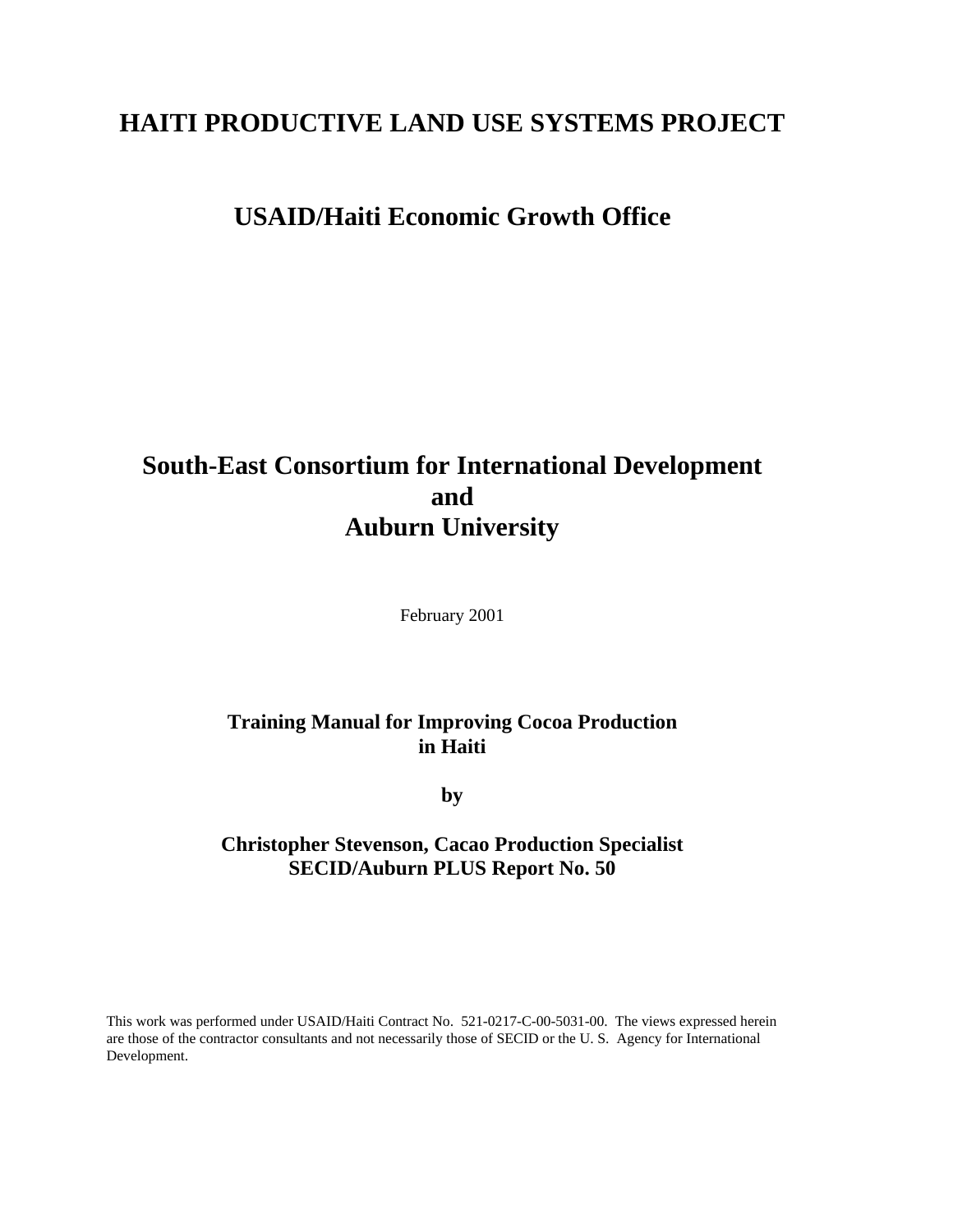## **PREFACE**

#### by Sarah K. Belfort, SECID Program Assistant

In early 1999, cacao specialist B.K. Matlick visited Haiti and suggested that farmers could be educated in simple cultural practices that would increase the yield of their trees by 20-30%. At the request of USAID, SECID developed a cacao yield improvement program based on B.K. Matlick's ideas. As part of the program, SECID engaged cacao production expert Chris Stevenson as consultant to provide technical assistance to partner organization (PADF and CARE) extension agronomists and local farmer groups in efficient cacao production techniques. Between March 1999 and November 2000 Mr. Stevenson made five working visits to Haiti. He focused on teaching correct pruning of cacao trees, grafting, and shade adjustment (thinning out the branches of overgrown shade trees to reduce shading from over 50% total shade to the desired range of 35%- 50%). Details on Chris Stevenson's activities and the cacao yield improvement program can be found in SECID/PLUS semi-annual reports and in SECID/Auburn PLUS Report No. 48. A Creolelanguage cacao production booklet entitled "Annou Plante Kakawo Byen" was also produced by SECID in the context of this program. The present cacao manual gathers together all of the technical sheets that Mr. Stevenson included in his trip reports. It is hoped that the manual will serve as a valuable resource for project personnel and others interested in promoting cacao production in Haiti.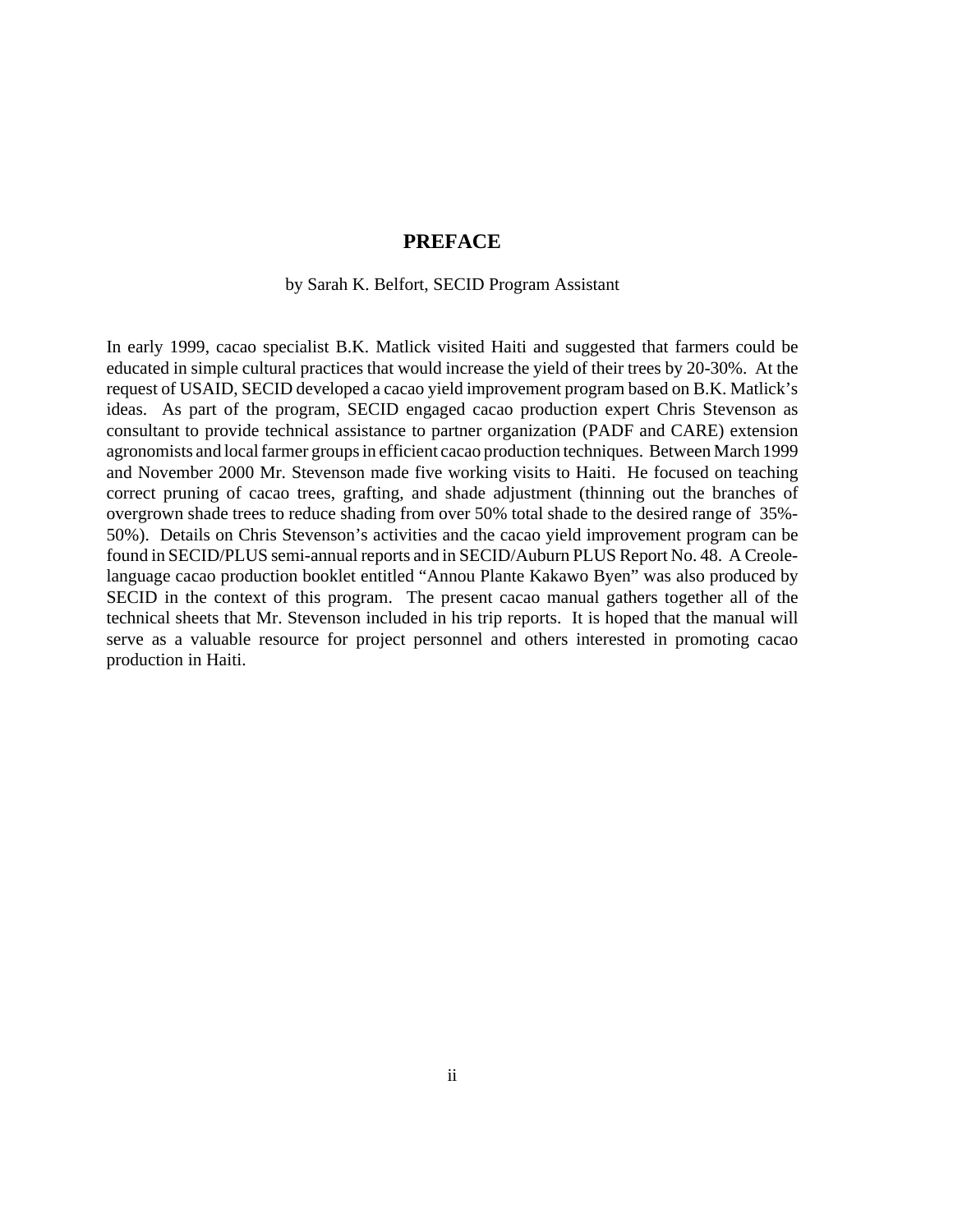# **TABLE OF CONTENTS**

| BUDDING BASAL CHUPONS (PATCH BUDDING)  14      |
|------------------------------------------------|
|                                                |
|                                                |
|                                                |
| INTENSIVE AGROFORESTRY CACAO ESTABLISHMENT  26 |
|                                                |
|                                                |
|                                                |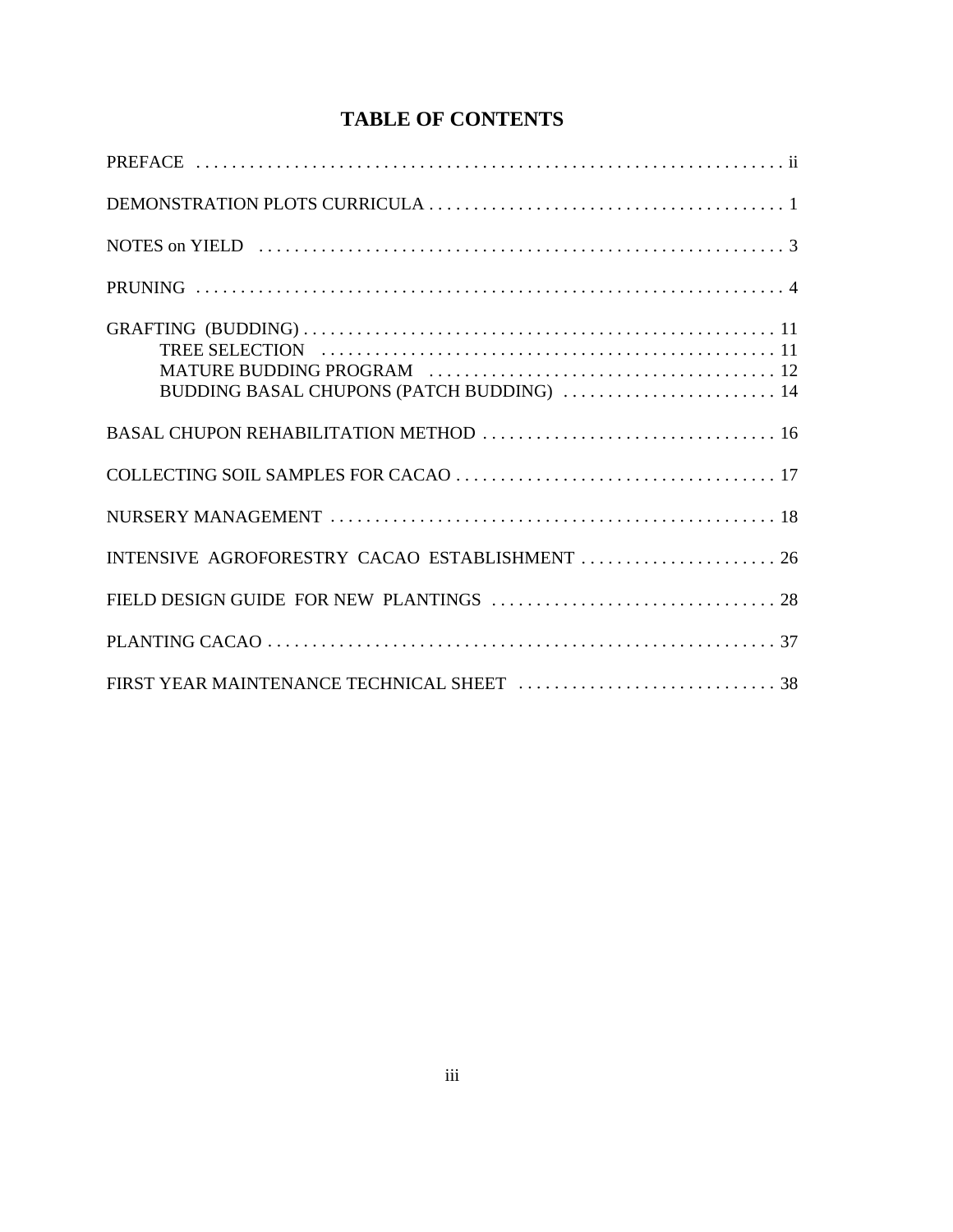# **DEMONSTRATION PLOTS CURRICULA**

### A. DETERMINE WHAT NEEDS TO BE DONE TO UPGRADE FIELD

Show cacao with management problems.

Show cacao with desirable and non-desirable characteristics.

Discuss strategies to increase production.

#### B. REWORKING TREES FOR INCREASED PRODUCTION

#### **Select promising trees.** (to provide budwood)

a. At or just before main harvest season select highest-producing trees on each plot or farmers field.

b. Record the pod number in a notebook with location, and mark tree with flagging tape or paint.

c. If need be select trees on neighbor farms when no superior trees are found on plot.

#### **Select lowest producers on demonstration plot.** (to be grafted)

- a. Mark trees (paint or tape).
- b. Grafting methods on trunk or suckers.
- c. Training and practice of farmer and extensionist.
- d. After training of grafts:
	- (1) Thin out canopy and pruning of mature tree, staking of young tree.
	- (2) Training young grafted tree to production stage.
	- (3) Or Costa Rica method. Cut old tree above graft at 90 days.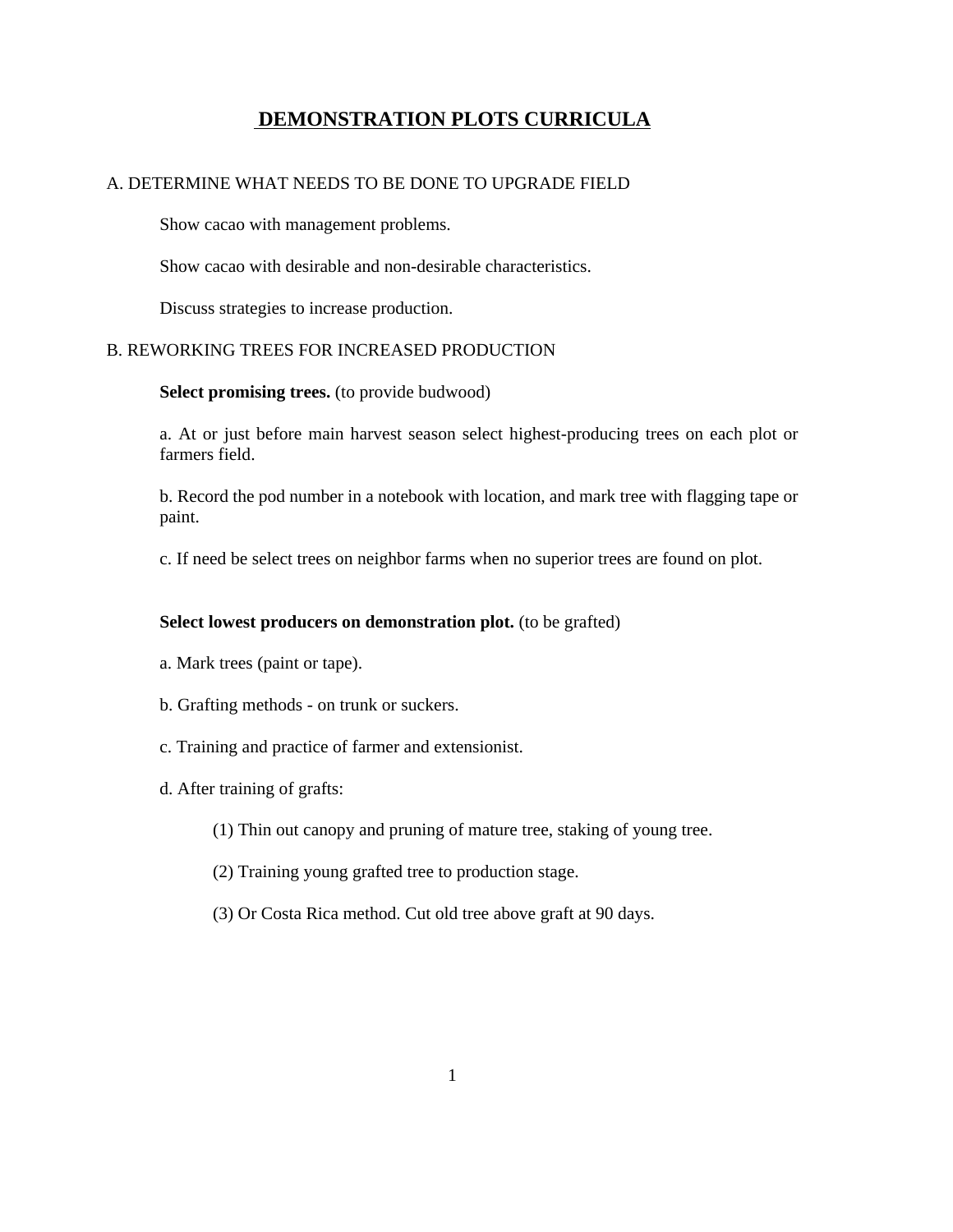#### C. PRUNING

### **Discuss pruning.**

- a. Tree form.
- b. Reasons for pruning.
- c. Sanitation pruning.
- d. Maintenance pruning.

Demonstrate - elimination of suckers, on the trunk and principal branches.

Demonstrate - pruning of over-extended and inferior branches.

Demonstrate - the elimination of branches that are dead, infected or broken.

Demonstrate - large cuts with machete and saw.

Demonstrate - lowering the height of the tree.

Assign a tree to each participant to prune and then evaluate.

#### D. SHADE ADJUSTMENT

Discuss reasons for shade and the management strategy.

Discuss relation of shade to nutrients and growth.

Discuss the elimination of shade trees by ringing or poisoning.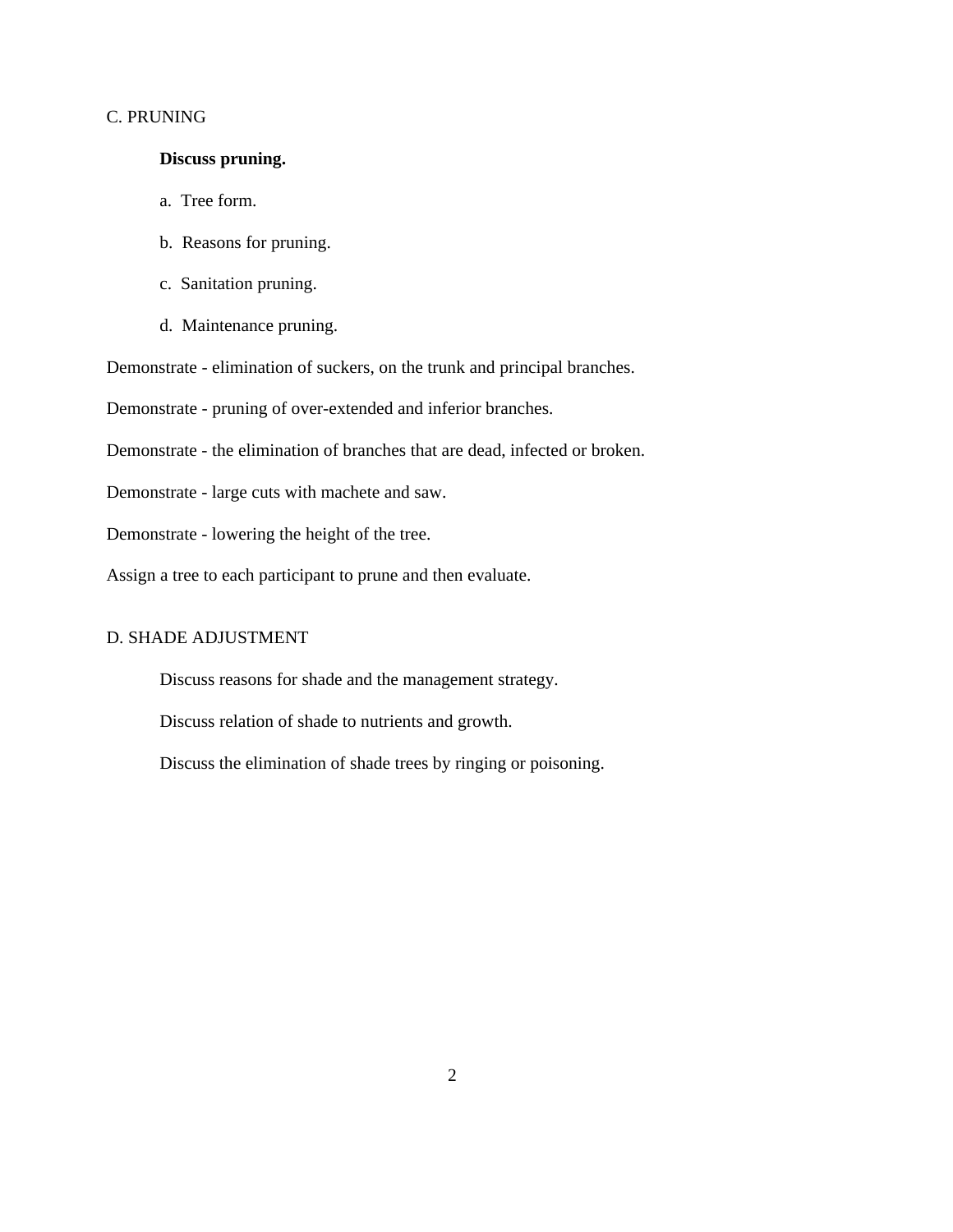# **NOTES on YIELD**

- < A cacao tree needs 35 leaves more or less to produce 1 pod.
- < Kgs dry beans per area = number of trees per area X number of pods harvested per tree X number of beans per pod X beans weight.
- $\epsilon$  Pod index = number of pods / Kg dry beans.
- $\epsilon$  Bean index = number of dry beans / 100 grams.
- < Yield increases:

 Shade thinning ... immediate effect Pruning ... effect in 6 months to 2 years Grafting ... 1.5 to 3 years, best long-term effect

< Harvest frequently, once a week if possible. This may help decrease losses due to rats and disease.

### **Things to avoid:**

- < Do not pull, twist off or otherwise damage the flower cushions. These damaged cushions often will not produce flowers thus no pods. Therefore harvest cacao pods by cutting them.
- < Do not cut the tree unnecessarily.
- < When pruning avoid tearing the bark.
- < Do not dry cacao on metal. This will produce black beans.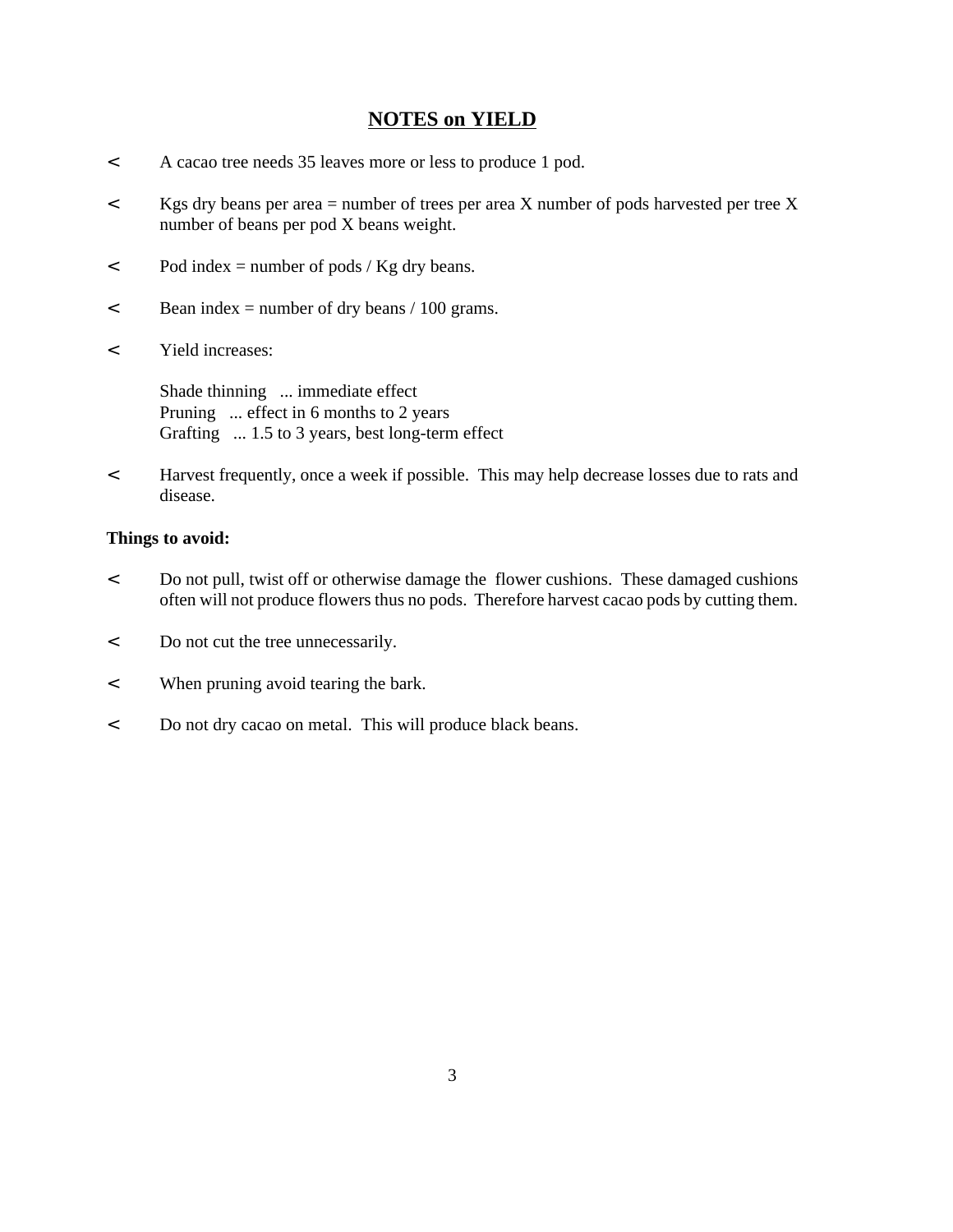# **PRUNING**

## **Limiting tree height:**

1. The leaf canopy should be about 4 to 5 feet (1.2-1.5 m) thick with a maximum height of 15 feet (4.5 m) (2). In lowering tree height, cut upright branches on the top of the tree to one-half their height. Repeat a year later or for several years on an annual basis until height has been brought down to 4 to 5 meters.

2. Another system would be to bring the trees down in one cutting. For demonstration purposes we will do this pruning at one time on non-producing cacao trees.

3. After bringing the trees down, one should prune lightly two or three times a year. The aim will be to:

- (a) maintain height,
- (b) trim branches that are turning down into the middle of the row,
- (c) trim dead branches,
- (d) trim crossing branches in the middle of the tree, and
- (e) remove suckers.

#### **Timing:**

- 1. End of dry season and before main flush.
- 2. End of main harvest.

3. Before main pod setting period and not during main pod developing phase. Try to balance these though all may not be possible.

4. Not during flushing periods. The leaves should be mature (1).

#### **Sucker pruning:**

1. Every time you harvest prune suckers. If there is no harvest for a month, then do a sucker pruning cycle.

2. Prune suckers from trunk and main branches.

#### **Sanitation pruning:**

At the end of the main harvest prune out dead branches, epiphytes, climbing plants, old, diseased and overripe pods.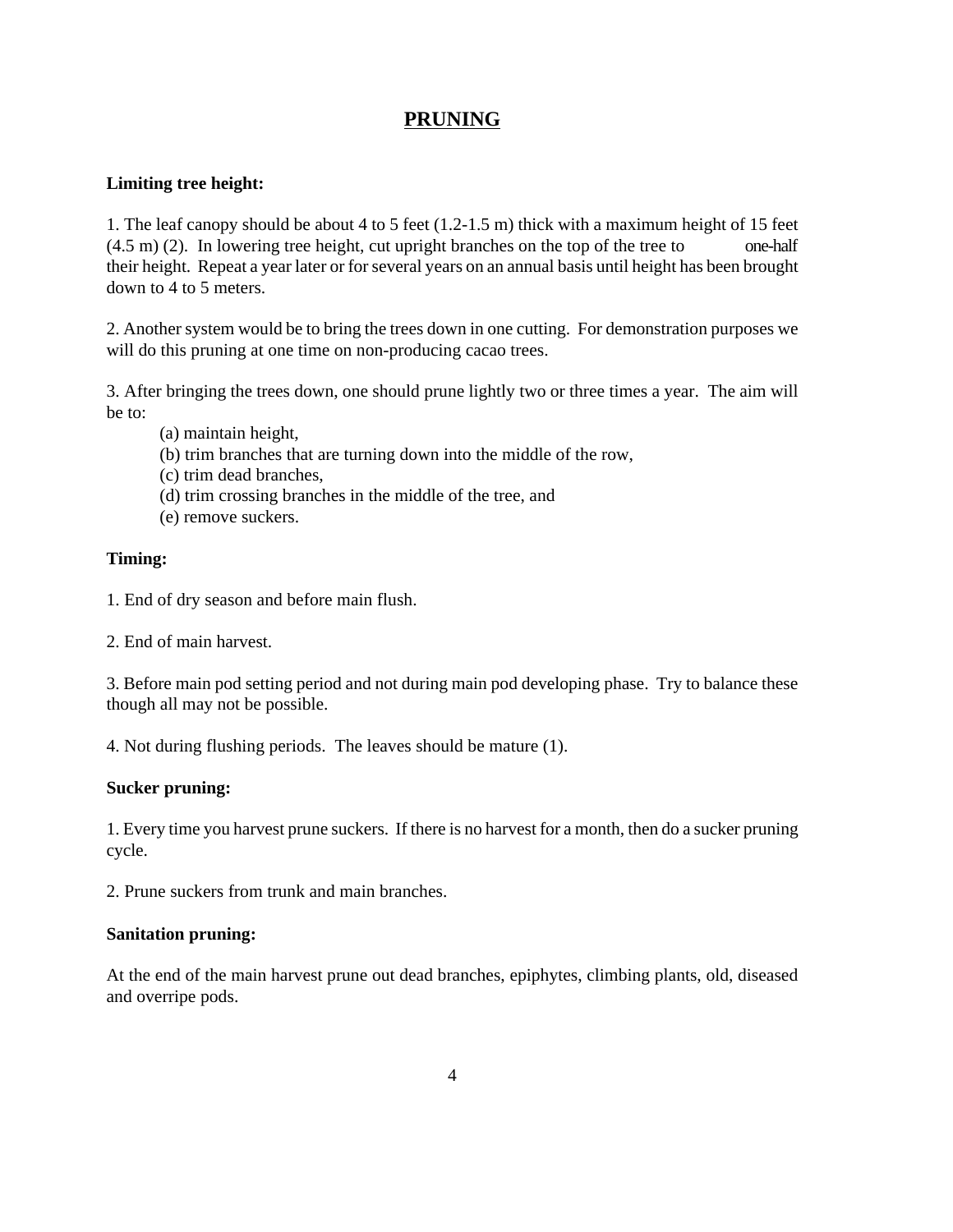#### **Technique :**

1. Around the base of every branch is a swelling known as a collar. Within it is the protective zone of the branch, that is, the place where the branch's chemical defenses are established. The collar should not be injured or removed by pruning (3).

2. Cuts should be made in such a way that rain can run off easily (1).

3. All tools should be sharp. They generally consist of pruning knives, cutlasses, saws, hand pruners, and lopping shears.

*References*

(1) Dominquez, M.A., Pruning, 1984, International Training on Technique in Cocoa Production in Belize.

(2) Lopez, A., Pruning - Recommended Plantation Policy, In-House Paper, 1985.

(3) Shigo, A.L., Compartmentalization of Decay in Trees, 1985, Scientific American, pp. 96-103.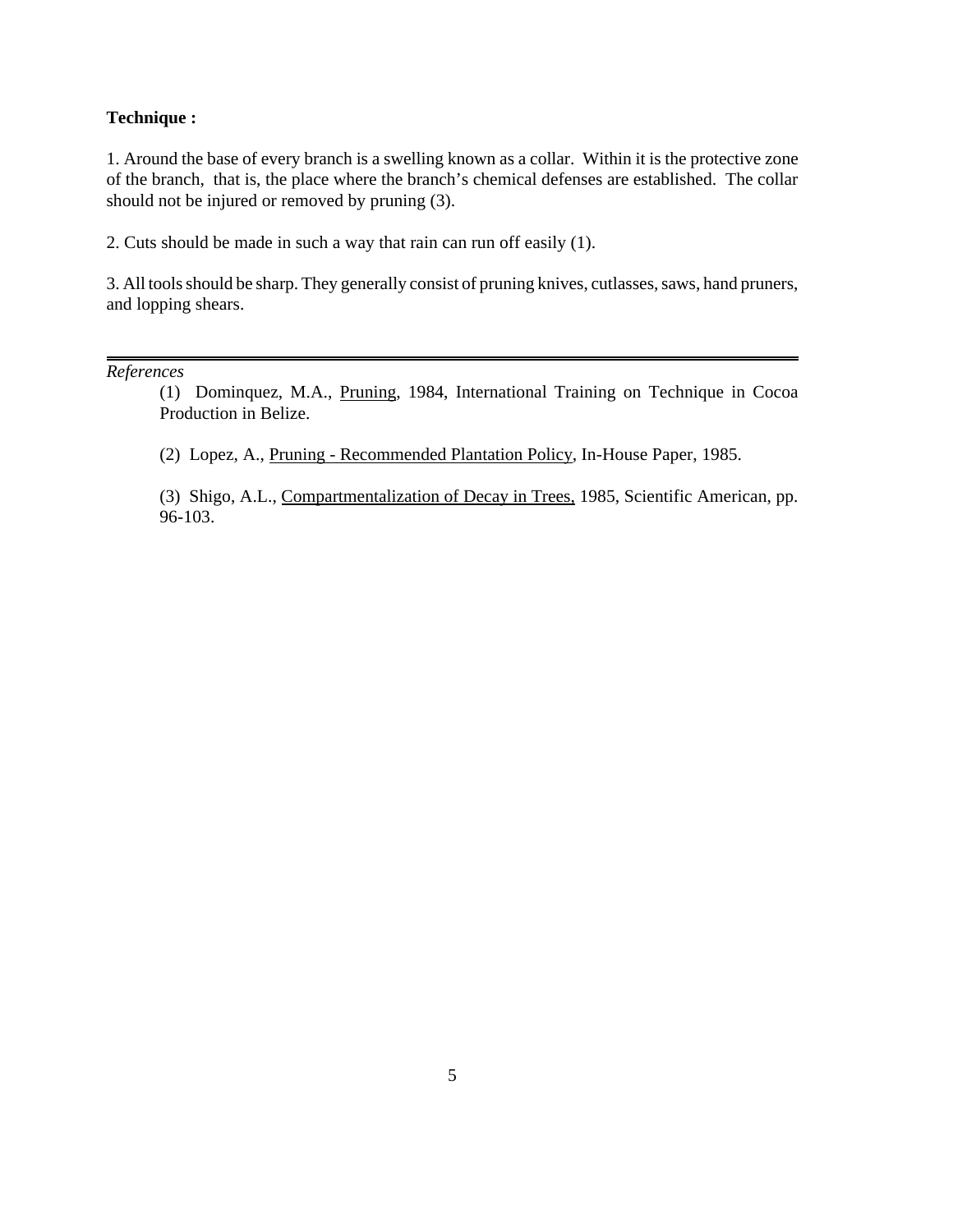

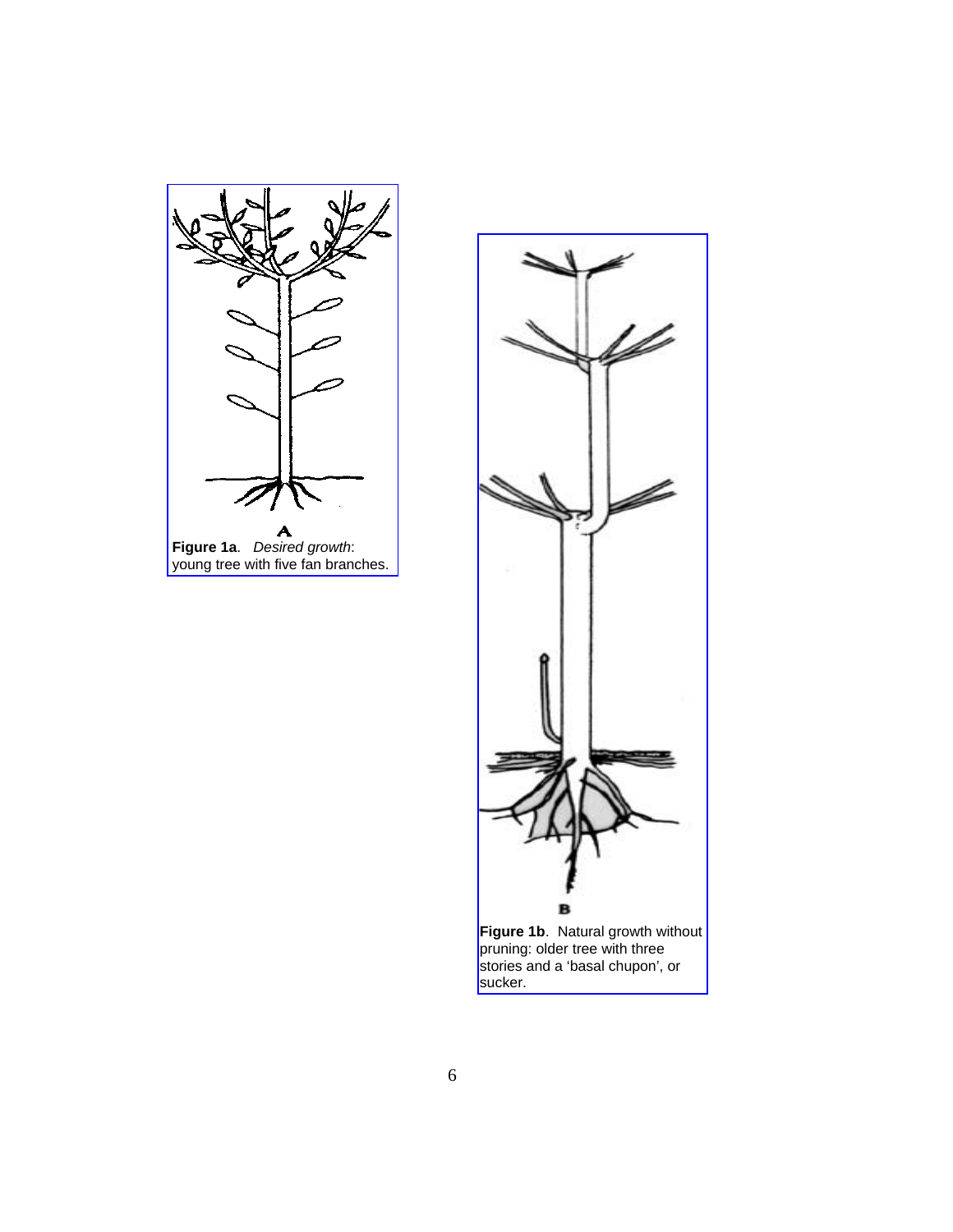

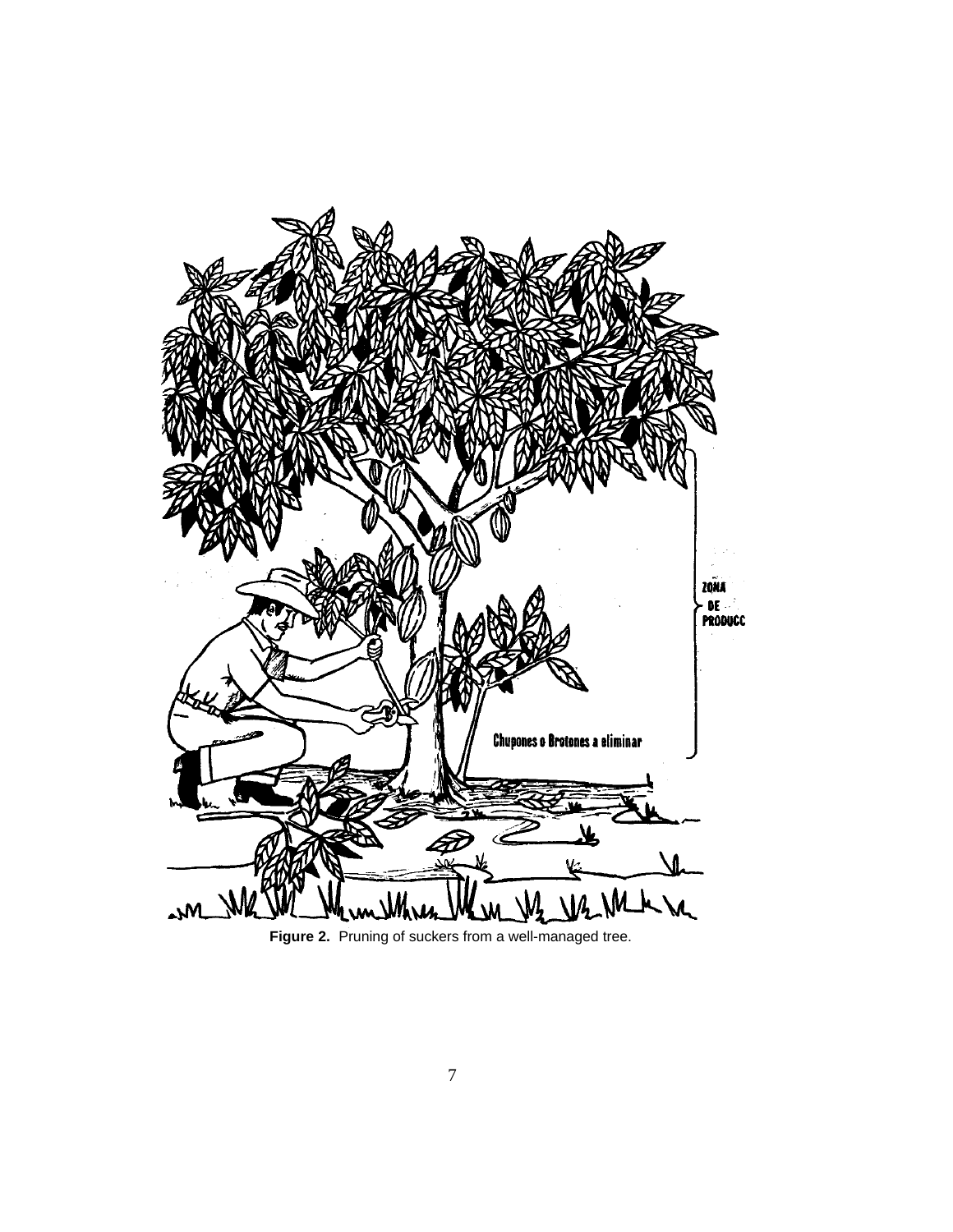

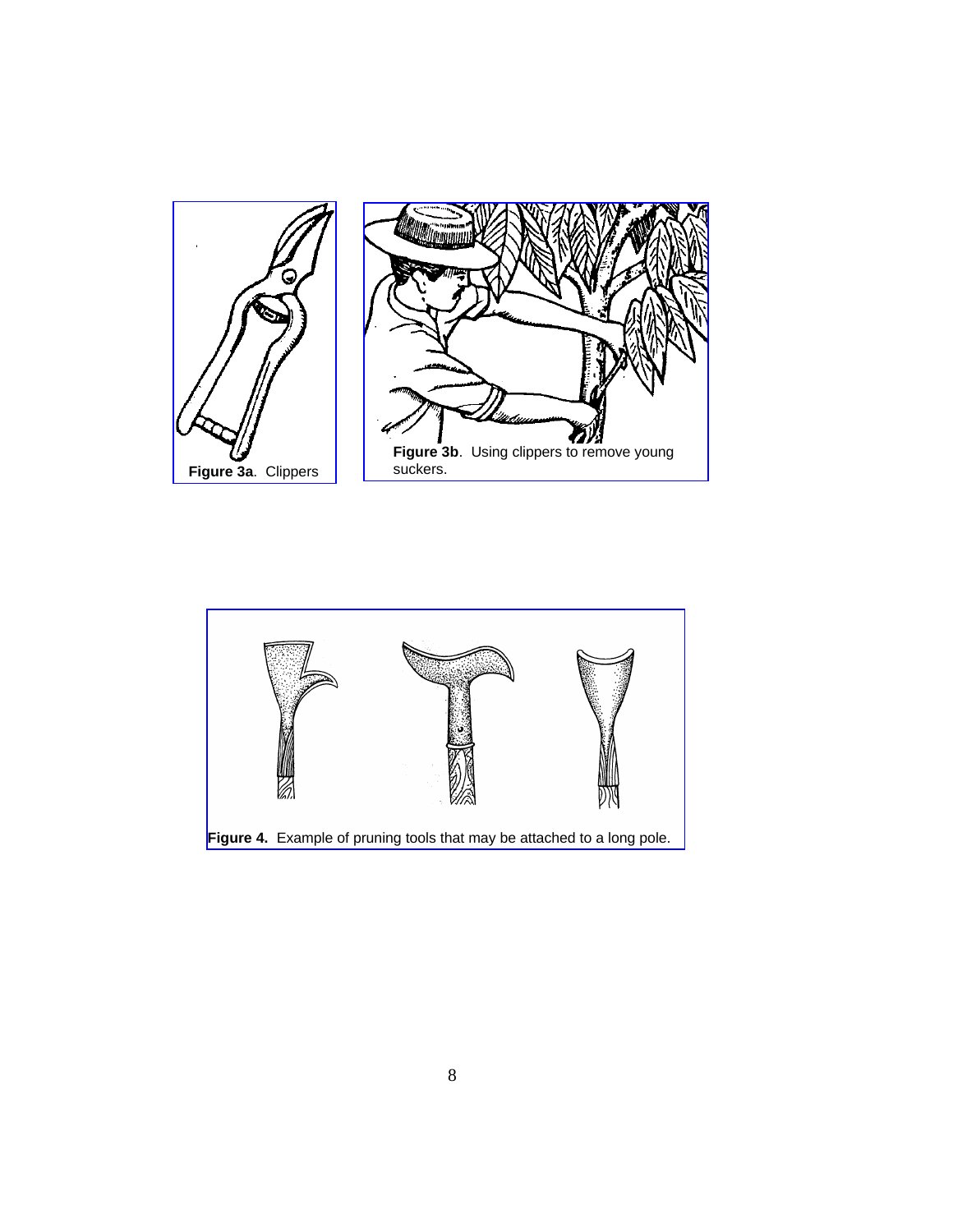

After: incorrect canopy



**Figure 5.** Samples of correct and incorrect canopy.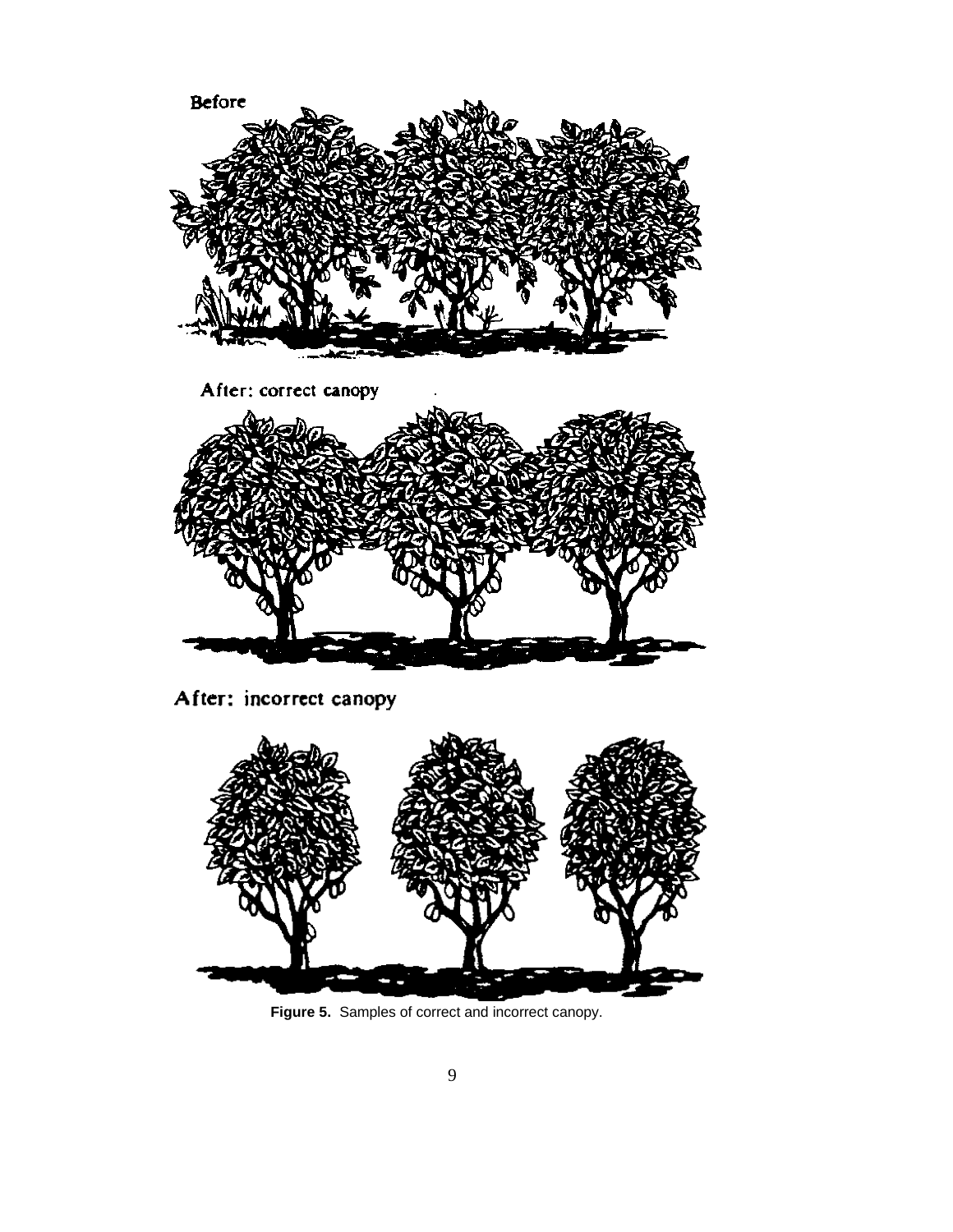



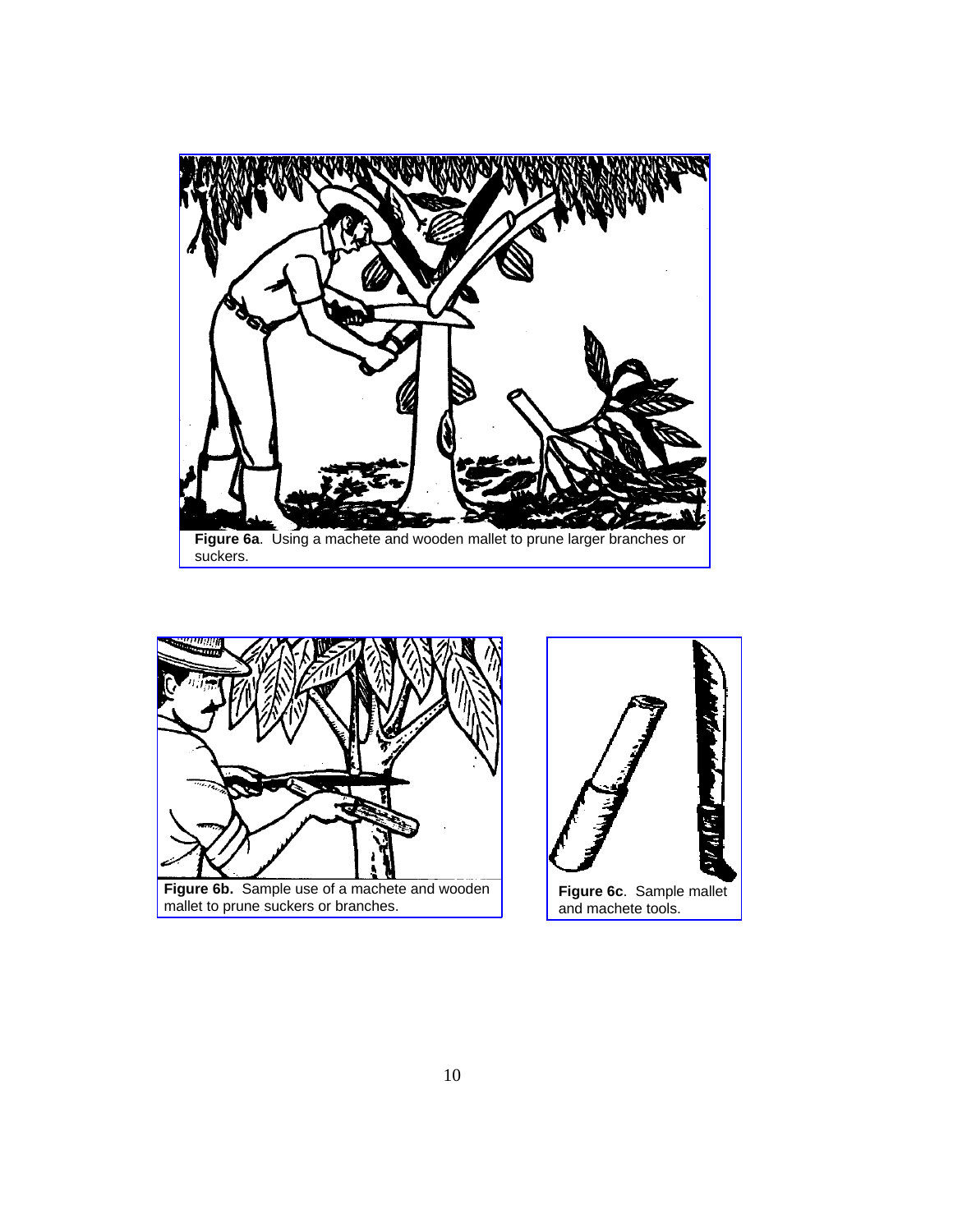# **GRAFTING (BUDDING)**

# **TREE SELECTION**

- 1. Choose trees with 30 or more pods during one harvest season.
- 2. Mark trees and note tree location.
- 3. Data is to be taken over time and should be kept on file.
	- a. Number of pods to produce 1 kilo of dry beans.
		- (1) Weigh wet beans from a number of pods from selected tree and multiply by 38% to get estimated dry weight.
		- (2) Calculate number of pods to equal 1 kilo dry weight.
		- (3) This is the pod index.
	- b. By counting determine the number of beans per pod (average) for the selected tree.
	- c. Also note number of pods harvested by month.

4. Trees chosen can be from the demonstration plot, outside the plot, or from other farms.

5. Good-producing trees will be used as mother trees for mature tree budding.

Trees with few or no pods will be considered unproductive. They will be marked for grafting and major pruning.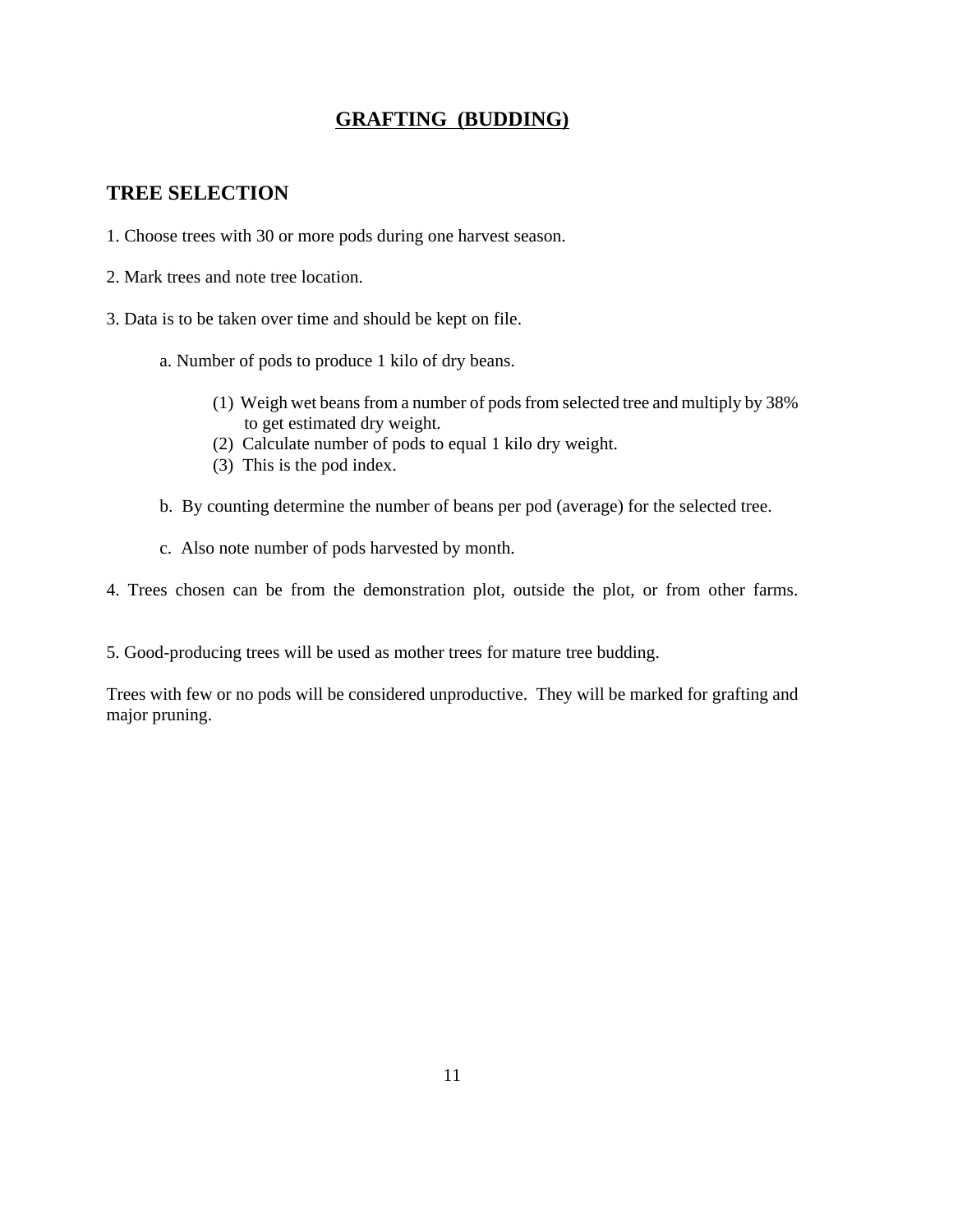# **MATURE BUDDING PROGRAM**

### **Introduction**

- 1. In a typical cacao field 30% of trees produce 70% of the production.
- 2. Trees are not uniform.
- 3. Need to first determine reason for low yields; i.e. drainage, overshading, fertility, etc.

#### **Program**

- 1. Select low- or non-producing trees.
	- a. Mark trees (different from superior trees).
- 2. Replacement strategies.
	- a. Bud very low producers first.
	- b. Check medium-level producers second year to see if there is improvement and mark again. Then decide whether or not to bud.
- 3. Budding methods.
	- a. Closed Method (on trunk)
		- < A horizontal cut of about 6-8 mm is made into the trunk to cambium depth.
		- < The bark is then carefully peeled upward to expose a panel of cambium, 6-8 mm wide and 3-4 cm long, for receiving the bud patch.
		- < A bud patch narrower than the fresh exposed stock panel is placed against it. The bud on the patch should be above the petiole against it.
		- < Strict cleanliness should be practiced to avoid any possible contamination with soil or other matter on the cambial surfaces.
		- < Once the bud patch is placed against the freshly exposed stock panel, it is closed up by reinstating the bark flap to its original position with the help of the budding tape.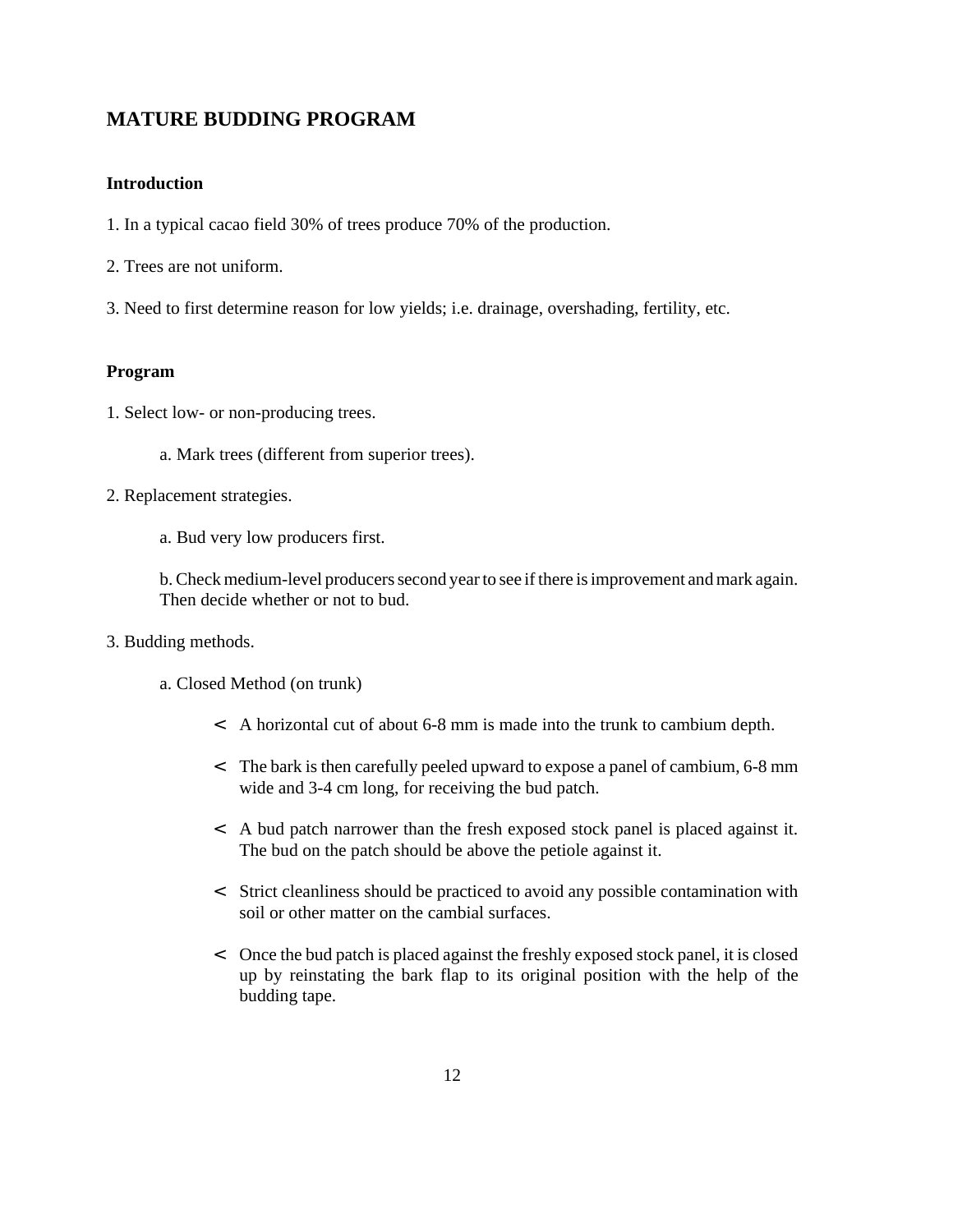- < In this method it is important to ensure that the petiole remnant is taller than the bud when reinstating the bark flap.
- < The bud patch is positioned firmly against the stock panel by means of budding tape (2.5 cm wide).
- < Binding starts below the panel and the tape is wound clockwise and upwards; each turn overlaps the preceding one to ensure satisfactory seal.
- $\le$  Timing of budding tape removal = 10-15 days.
- < Budwood taken from softwood budsticks. In our case use chupon buds (orthotropic) if possible as these will produce a normal tree.

#### **Tips:**

- a. Use masking tape above the graft as additional protection against water infiltration.
- b. Make 3 buddings on the same tree to insure success.
- c. After bud release make a 5-cm wide, ½ -cm high cut on the trunk, 2 cm above the bud.
- d. One month after budding stake the new shoot.
- e. Two months after budding, prune the tree above the bud graft.
- f. At three months eliminate the tree to just above the bud graft.

#### *References*

Mohd. Jelani Bahaudin, A. Raaub Maulud, and Aleham Hambali, Evaluation of several mature budding techniques of cocoa. Proceedings International Conference on Cacao & Coconuts. pp.147-156, Kuala Lumpur, 15 - 17 Oct. 1984.

Helfenberger, Andre, La Aplicacion de alta tecnologia en cacao por el sector privado en Filipinas y Costa Rica. 1991.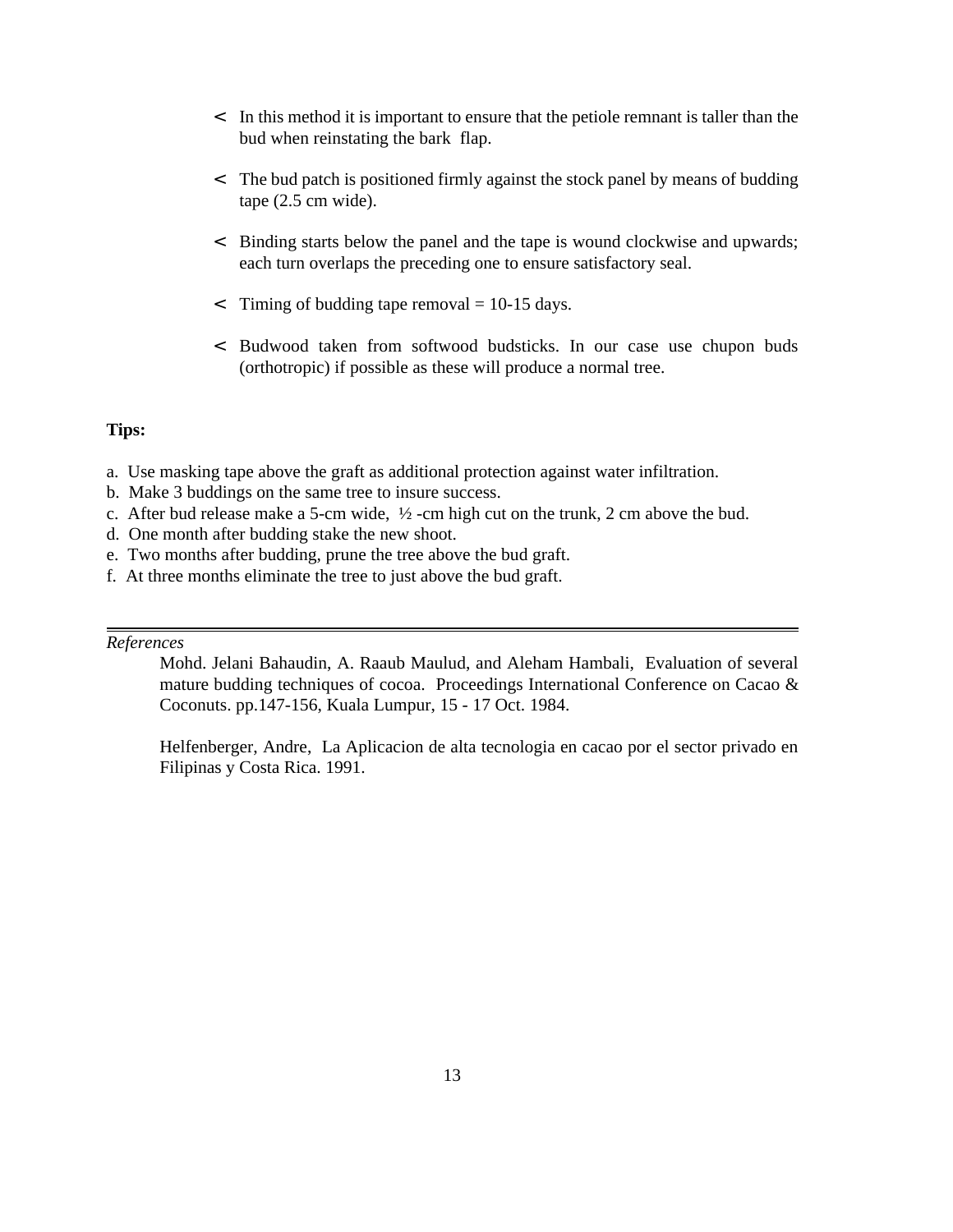# **BUDDING BASAL CHUPONS (PATCH BUDDING)**

1. In the chupon to be budded make a 3-4 mm horizontal cut to cambium depth. Make two parallel vertical cuts 3-4 cm long. Peel carefully down to expose a panel of cambium 3-4 mm wide and 3-4 cm long. Trim the flap to 1 cm length to provide a tongue to help hold the budpatch in place.

2. A budpatch narrower than the exposed stock panel and with a centrally located bud about 2 cm from its lower extremity is removed carefully from a budstick.

3. The budpatch is placed at once against the exposed panel. Cambial surfaces must not be handled or subjected to lateral or vertical pressures.

4. With the budpatch positioned, its upper extremity is then trimmed to ensure it fits snugly into the stock panel and the remnant of the leaf petiole is pruned back almost flush with the bark surface.

5. Binding starts below the tongue and the tape is wound clockwise and upwards, each turn overlapping the preceding one to ensure satisfactory seal.

6. In patch budding, a maximum of one third of the circumference of the rootstock bark is cut open.

7. In patch budding, a 1 mm space between the sides of the budpatch and the "window" of the rootstock will allow callus growth.

8. The budding tape is released 14 days after budding.

9. After the tape release, the stocks are topped to allow 4 to 8 leaves be left above the patch. A maximum of 6 inches (15cm) of stock remain above the budpatch.

*References*

Hewitt, J.P.A., Budding Cocoa for Redevelopment. Lowlands Agricultural Experiment Station, Keravat.

Shepherd, R., C.F. Chong & J.G. Taylor, Experiences with Nursery Budgrafting on Cocoa Estates in Malaysia.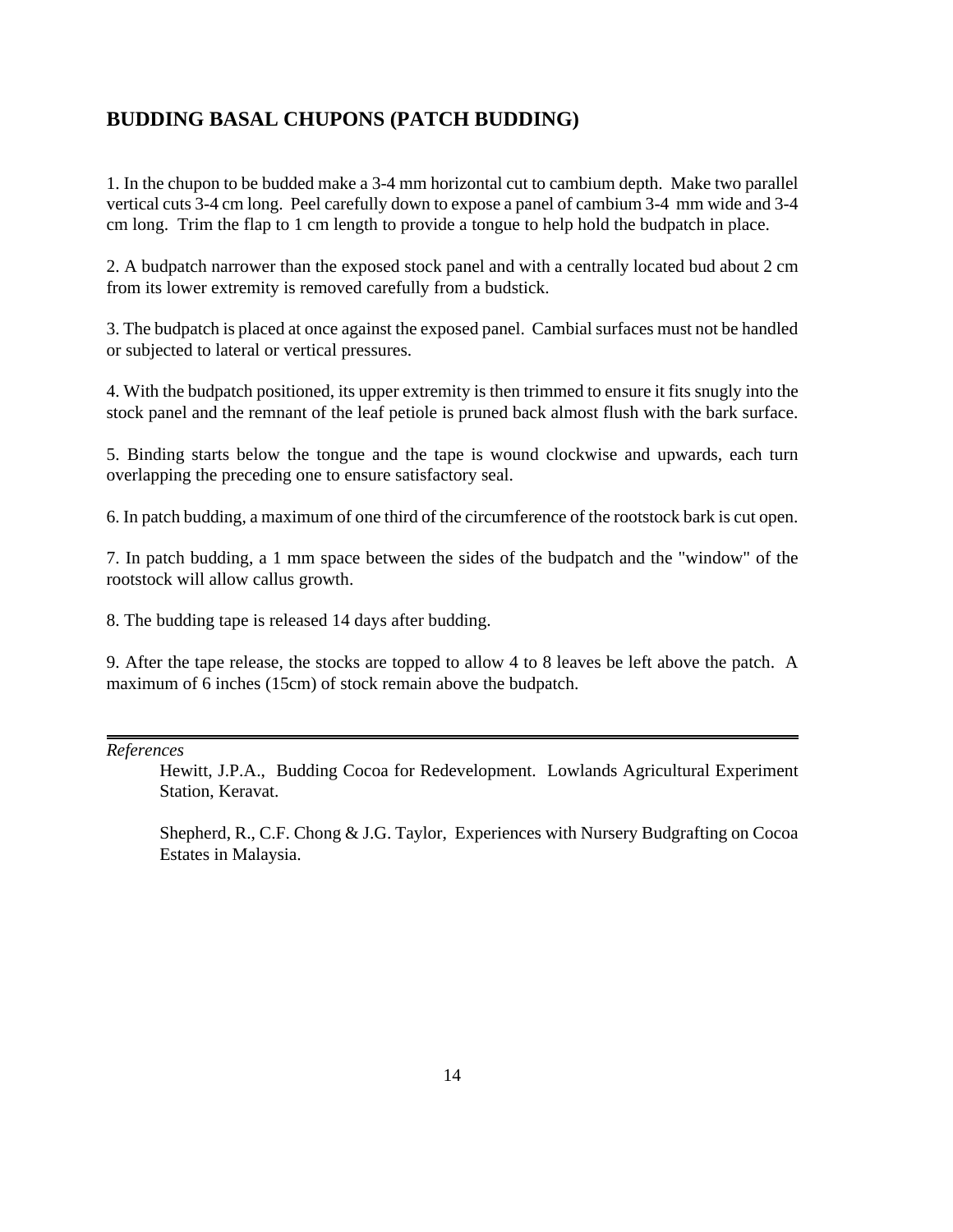



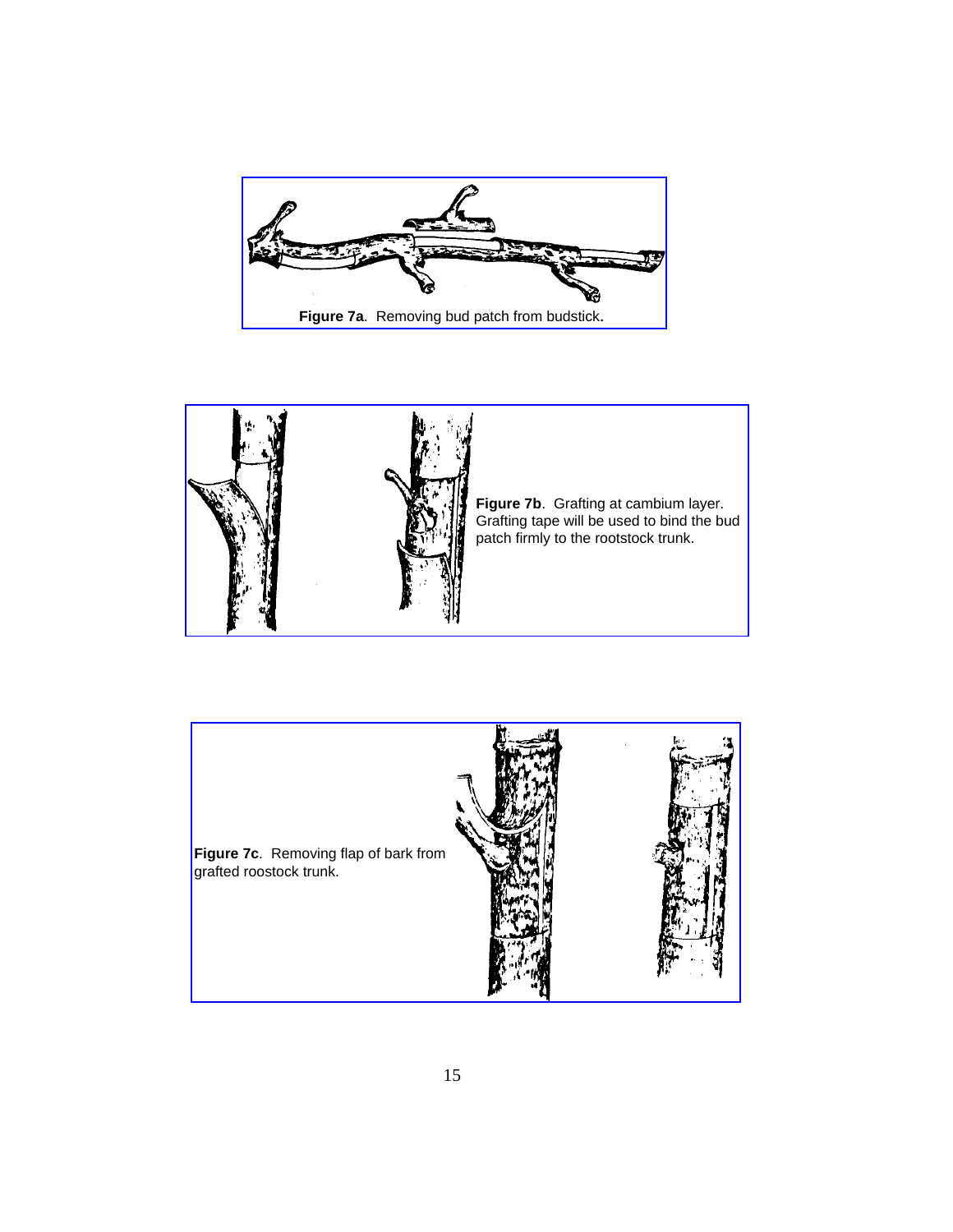# **BASAL CHUPON REHABILITATION METHOD**

Rehabilitation of trees by chupon replacement can be considered when productive trees get old and too tall. Chupon replacement is a useful technique widely adopted in many cacao-growing areas. In this method a basal chupon is selected to grow from the base of the tree at ground level. An independent root system is encouraged by heaping soil at the base of the new tree. Pruning of the old tree is done periodically over the next 3 to 4 years. The chupon should produce a jorquet (crown) at a height about 1.5 meters. The new tree is then trained in a normal way. With adequate care, it will bear fruit after about two years. The old tree is removed in the 4th year.

For this method chupons can be encouraged by making a cut 3 inches wide, 1 inch tall, and 1 inch deep at the base of the old tree.

One thing to remember is that when pruning you are 1) removing part of the old tree, and 2) adjusting the shade for the new tree.

This method can be used with old non-productive trees in combination with grafting. Budding on chupons has a high success rate.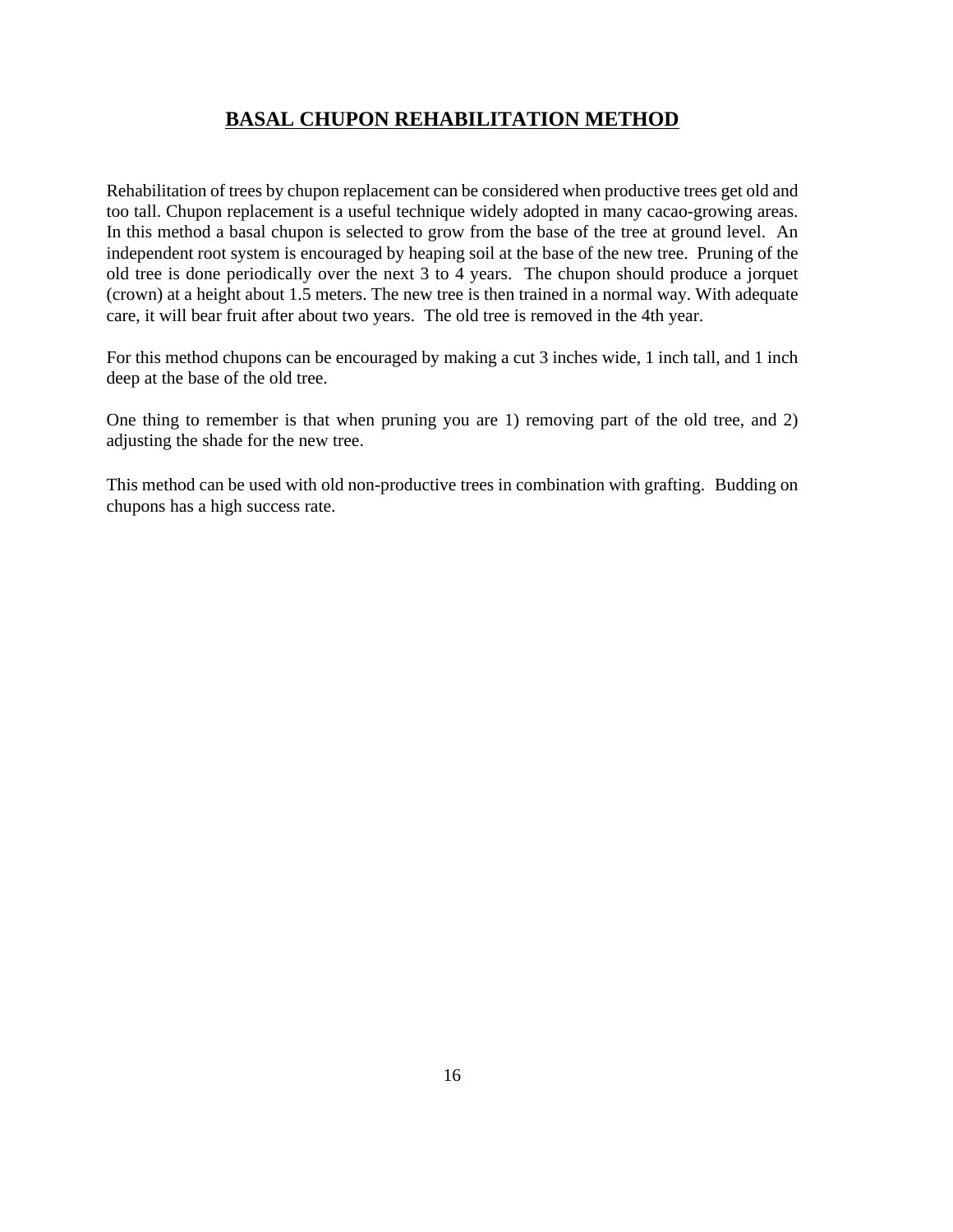# **COLLECTING SOIL SAMPLES FOR CACAO**

1. Take one composite sample made up of 16 subsamples per block. Thus, 16 subsamples will be taken in one block and mixed together to make the one composite sample for that block.

2. Take samples from between the rows of cacao.

3. Do not take samples from unusual areas such as under trees, near rocks, next to drainage ditches, or within 20 feet of roads.

4. Also, do not sample soils within the block that will not be used for cacao, i.e. ridges, land to be used for citrus, etc.

5. Remove litter from subsample site.

6. Dig a V-shaped hole 8 inches deep with a spade and cut a ½-inch-thick slice of soil from the face of the hole.

7. Take about a 1-inch strip top to bottom from the middle of the spade. Place this strip of soil in a clean pail. Do Numbers 5 through 7 for a total of 16 times within the block.

8. Break up and mix the soil taken from the 16 sites in the block. Fill the soil test container and discard the remainder.

9. Number the samples and keep a record of sample taken.

10. Avoid sampling the soil when it is very wet.

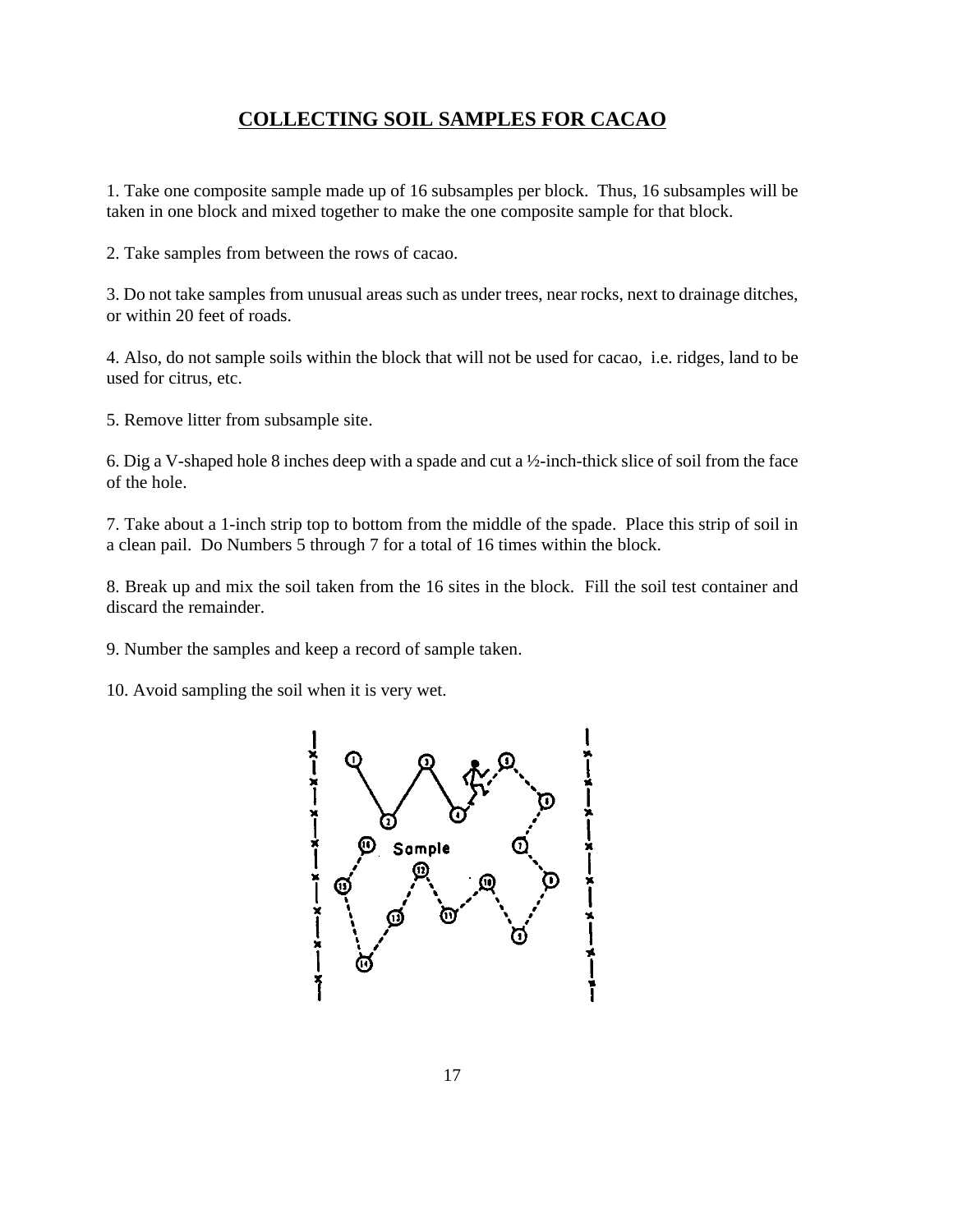# **NURSERY MANAGEMENT**

### **A. Choice of site**

1. The nursery should be located in close proximity to field. This will facilitate easy transfer of seedlings to the permanent site.

2. The nursery should be in close proximity to a permanent water source.

**B. Size of Nursery** - The size will depend on the following:

- 1. Number of seedlings in the nursery.
- 2. Length of time seedlings will be in nursery.
- 3. Number of culls that will be allowed.
- 4. Number of nonviable seeds that are expected.

About 0.69 ft² per plant is optimum. The last two factors will determine the extra space needed to grow the required number of seedlings in the nursery. Additional space must also be allotted for the aisle space between the rows.

The following calculations must be done to determine the actual nursery size to grow a predetermined number of cacao seedlings:

- 1. Suppose a nursery is required for "y" number of seedlings.
- 2. 0.69 ft² per plant is required. Therefore, actual space required for y seedlings is equal to: 0.69y ft².

3. If 5% of the seedlings are nonviable, then the extra space required is equal to:  $(0.69y$  ft<sup>2</sup>) x  $(1/0.95 -1)$ .

4. If 10% of cacao seedlings are culled because of disease, insect attack or lack of vigor, then the extra space required is equal to:  $(0.69y ft^2)$  x  $(1/0.9 - 1)$ .

5. Assuming 30% of the aisle space is required between 6 bags abreast in rows, then the extra space required is equal to:  $0.30(0.69y \text{ ft}^2)$ .

6. The total space therefore required to grow y seedlings is equal to:

 **Plants Required )))))))))))))))))))))))))))))))))))))))) x 0.69 ft<sup>2</sup> % emergence x % survival x % selected for planting**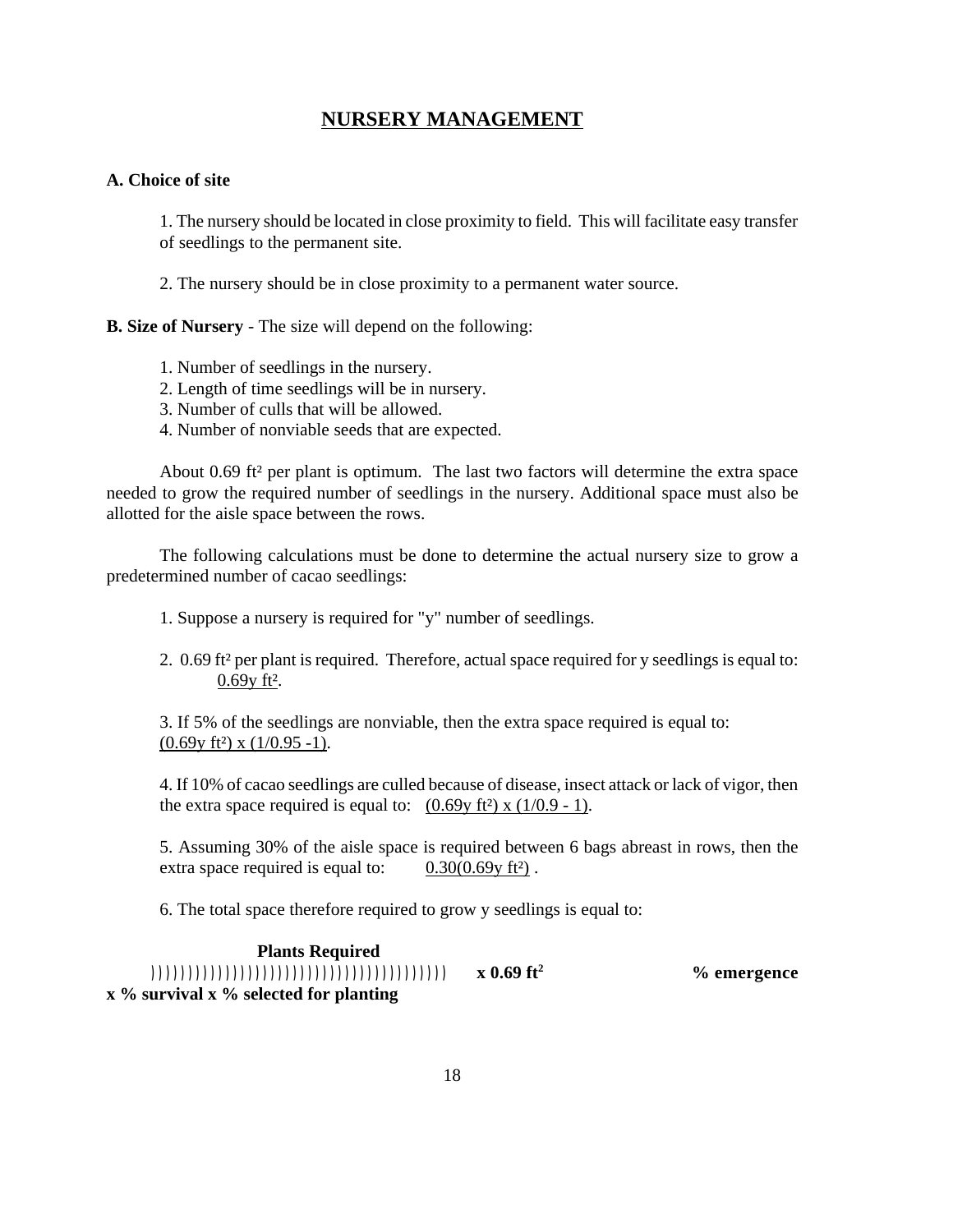#### **C. Materials for Nursery Construction**

1. Material should be available locally.

2. Material needed:

a. Wood posts 7½ to 10' long.

b. Palm fronds or other suitable material to provide shade. Palm fronds are preferred because it is easy to adjust shade during the nursery phase of the seedlings.

#### **D. Nursery Construction**

1. The site chosen for nursery construction should be cleared, levelled and free of weeds.

2. Provision must be made to drain the nursery. High humidity inside the nursery due to the extra water will be a good environment for *Phytophthora.*

3. Dig holes at 10 ft (3 m) spacing across the length and width of the site. Erect wood posts 1 ½' deep in the ground for firm support of the roof.

4. Connect wire or wooden strips to the top of the post to support the palm fronds or other materials.

### **E. Shade**

Shade may be provided by thatch or trees. Thatch in the form of palm fronds may be the best shade available because as it deteriorates, it allows more light to reach the cacao seedlings. When the seedling emerges, it requires about 75% shade, but by the time it is ready to transplant into the field, the shade requirement is about 50%. A reduction in nursery shade is necessary to harden the seedlings for the field.

#### **F. Potting**

1. Potting bags

a. It is recommended to plant seeds directly in the bag.

b. Bag size depends on the duration seedlings will be in the nursery. The following criteria can be used to determine the bag size: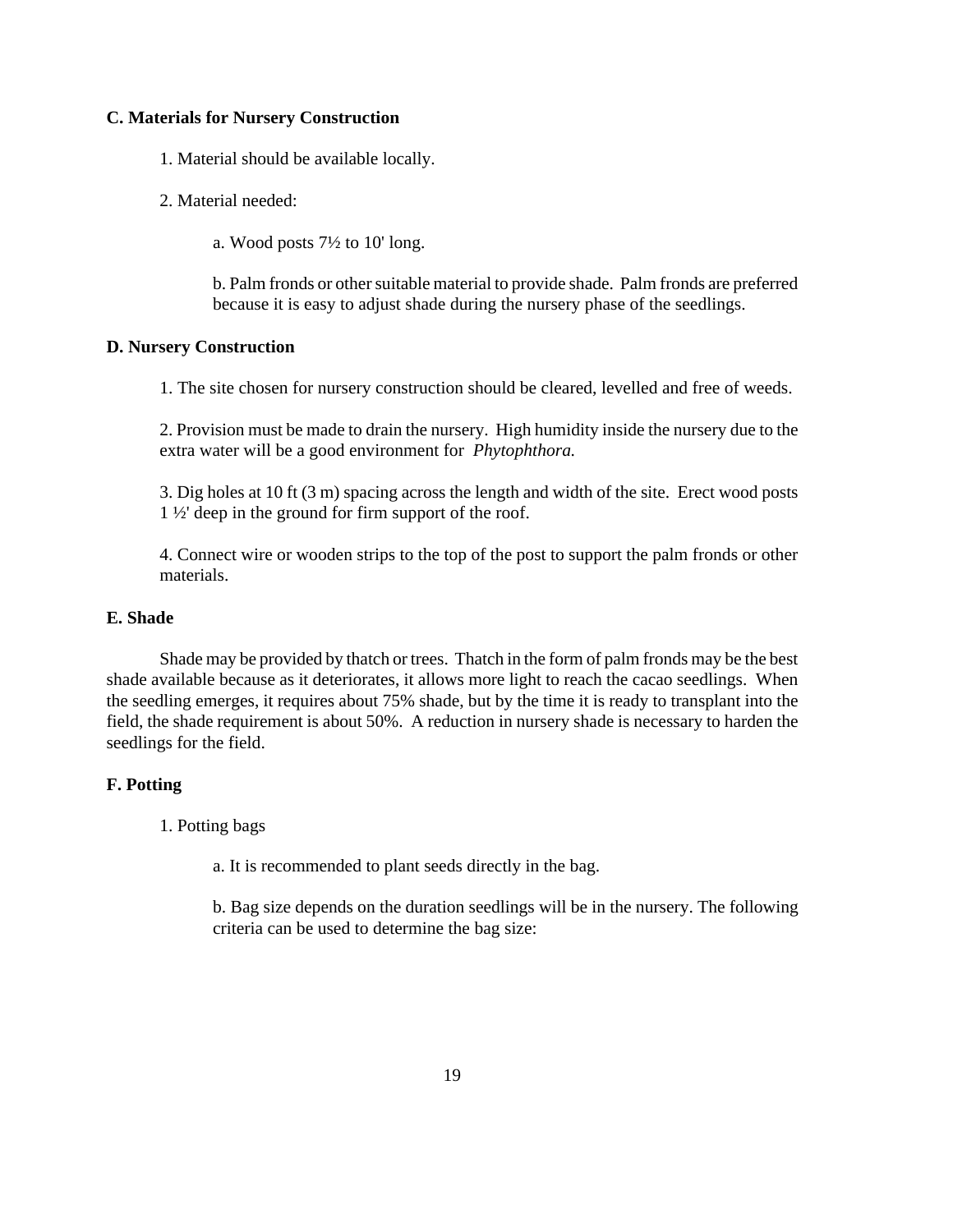| <b>MONTHS IN THE</b><br><b>NURSERY</b> | Length<br><b>Inches</b> | Width<br><b>Inches</b> | Gauge<br>(Unit) | <b>Color</b> | Weight of Bag &<br>Soil Kg |
|----------------------------------------|-------------------------|------------------------|-----------------|--------------|----------------------------|
|                                        |                         |                        |                 |              |                            |
| <b>Greater than 3</b>                  | 10                      | 7                      | 150             | <b>Black</b> | 2.7                        |
| 4 to 5                                 | 12                      | 8                      | 200             | <b>Black</b> | 4.5                        |
| Less than 6                            | 15                      | 9                      | <b>250</b>      | <b>Black</b> | 6.8                        |
| <b>Greater than 6</b>                  | 16                      | 10                     | 250             | <b>Black</b> | 9.0                        |

#### **Table 1. DIMENSIONS**

c. Plastic bags with perforations are preferred because they are:

(1) durable

(2) easy to maintain

(3) will provide drainage and keep the soil moist enough for good seedling growth.

d. Bags must be durable and able to withstand the hazards of transportation and wear and tear if the seedlings are to remain more than 4 months in the nursery.

2. Potting Soil

a. Top soil which can supply all the major and minor nutrient elements for a period of 45 - 60 days and with good texture and structure should be used.

b. pH of the soil should range 5.5 to 6.5.

c. If available soil is a heavy clay loam or is low in organic matter, then add the following:

- (1) 20% by volume coarse sand from the river, **or**
- (2) 20% by volume well-rotted organic matter.

d. If the soil is poor in nutrients (determined by soil analysis), then add 10 -15 g of CaO to each bag of size 30 cm x 20 cm. This would supply calcium and also raise soil pH if it is less than 5.5. Add 10 g of complete fertilizer containing 12-24-12 NPK to each bag of size 30 cm x 20 cm if the soil is deficient in the major elements.

e. Soil must be free from lumps, stones, sticks, etc. before filling the bags.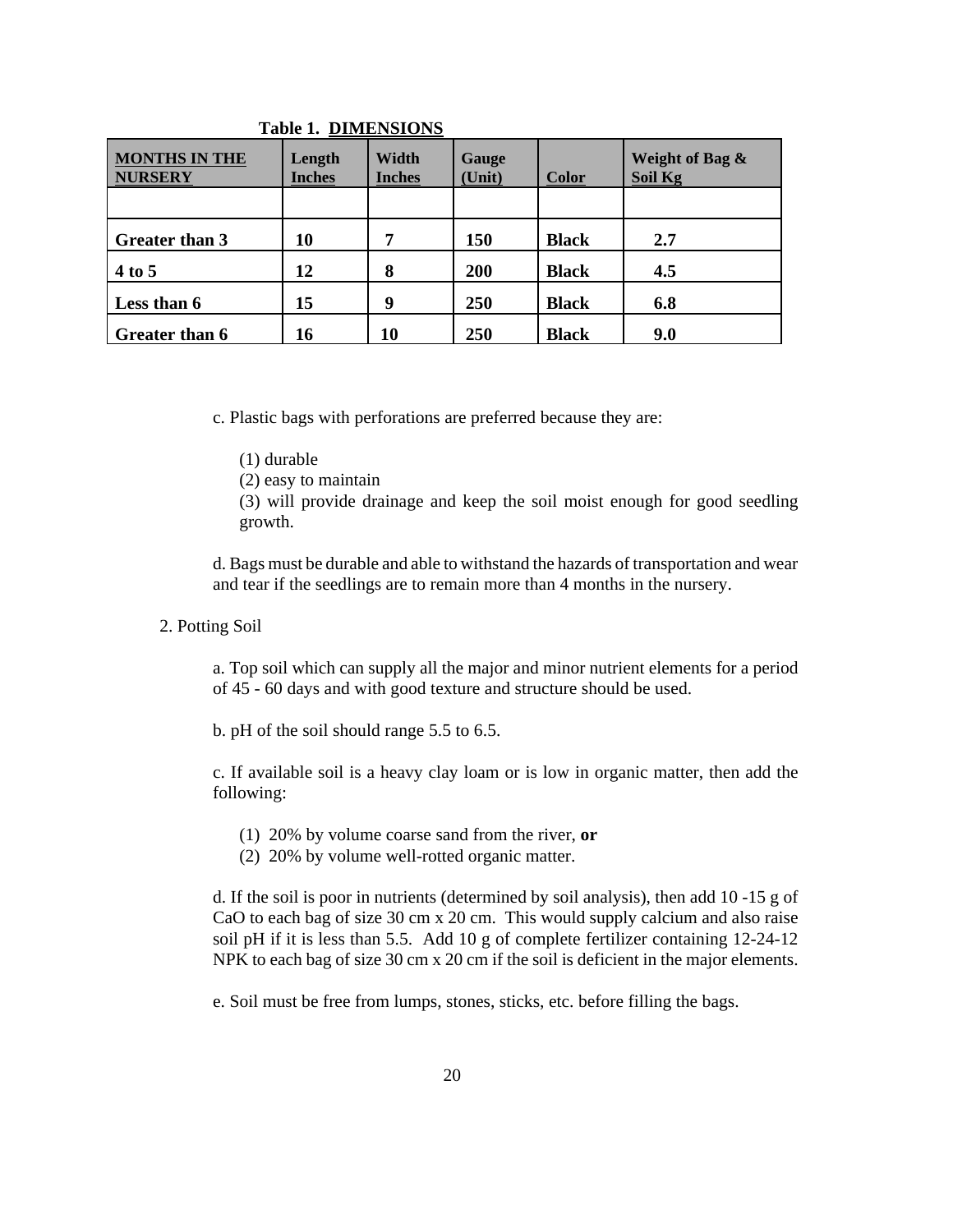#### 3. Filling and Arranging of Bags

If the soil to be used for the nursery meets the specifications described above then fill the bags with this soil to capacity.

Bags must be arranged in beds of 2.5 to 3 ft. widths. Length of bed is equal to the length of the nursery. Leave an access path of 1.5 ft. between each bed. The access path is necessary for the movement of the operators who will perform cultural practices.

| Table 2. Thing and arranging of Dags |                        |               |             |                   |             |                        |               |             |  |  |
|--------------------------------------|------------------------|---------------|-------------|-------------------|-------------|------------------------|---------------|-------------|--|--|
|                                      |                        | $2.5 - 3$ ft. |             | $1.5$ ft.         |             |                        | $2.5 - 3$ ft. |             |  |  |
|                                      | <b>CACAO SEEDLINGS</b> |               |             |                   |             | <b>CACAO SEEDLINGS</b> |               |             |  |  |
| $\mathbf x$                          | $\mathbf{x}$           | $\mathbf{x}$  | $\mathbf x$ | <b>ACCES</b><br>S | $\mathbf x$ | $\mathbf{x}$           | x             | $\mathbf x$ |  |  |
| x                                    | $\mathbf x$            | $\mathbf x$   | x           |                   | x           | x                      | $\mathbf x$   | $\mathbf x$ |  |  |
| $\mathbf x$                          | $\mathbf x$            | x             | x           | <b>PATH</b>       | x           | $\mathbf x$            | x             | x           |  |  |
| $\mathbf x$                          | x                      | x             | x           |                   | x           | $\mathbf x$            | $\mathbf{x}$  | $\mathbf x$ |  |  |
| x                                    | $\mathbf x$            | x             | x           |                   | x           | $\mathbf x$            | x             | $\mathbf x$ |  |  |
| $\mathbf x$                          | x                      | x             | x           |                   | x           | $\mathbf x$            | x             | x           |  |  |
| $\mathbf x$                          | x                      | x             | x           |                   | $\mathbf x$ | $\mathbf x$            | x             | x           |  |  |
| $\mathbf x$                          | $\mathbf{x}$           | x             | x           |                   | x           | x                      | x             | $\mathbf x$ |  |  |
| $\mathbf x$                          | $\mathbf x$            | $\mathbf x$   | x           |                   | x           | x                      | $\mathbf x$   | x           |  |  |
| x                                    | x                      | x             | x           |                   | x           | x                      | x             | x           |  |  |

|  |  | Table 2. Filling and arranging of Bags |  |
|--|--|----------------------------------------|--|
|--|--|----------------------------------------|--|

#### **G. Selection of Pods to Extract Seeds for Planting In Nursery**

1. Pods 3 to 4 weeks from harvesting can be selected for seed.

a. This will result in seedlings with maximum vigor and foliage production.

b. Pods at this stage will be full grown - approximate length and width of the pod at this time will be 6" and 3", respectively. Color of the pod at this stage is green or red depending on the type. The pods are full grown but have not started changing color.

2. Number of pods required can be calculated by dividing number of seeds required by 30 (assuming each pod on an average will yield 30 seeds).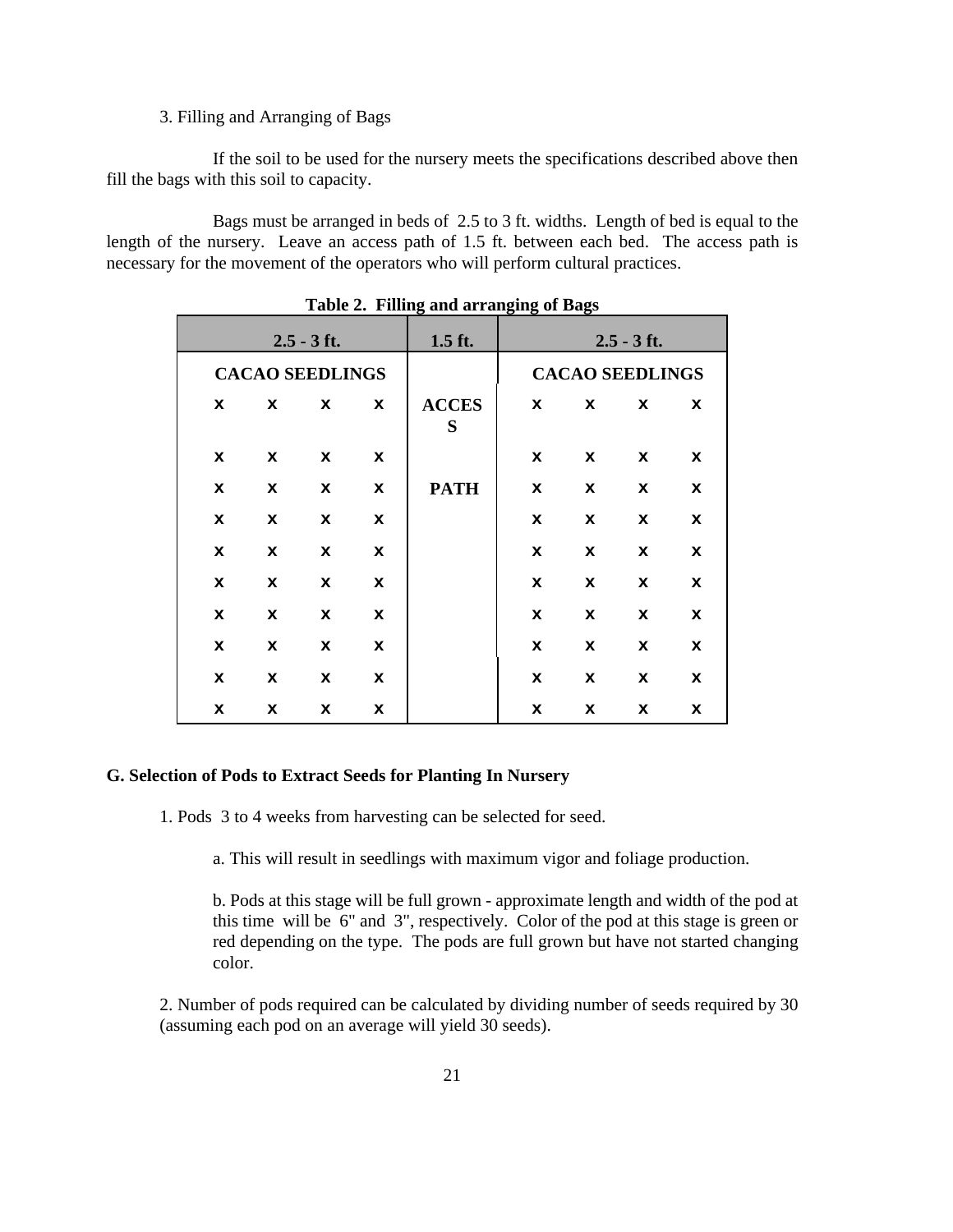- 3. Always harvest more pods than calculated in No. 2.
- 4. Harvest the pods for seed at least 2 to 3 days before planting.

#### **H. Preparation of Seeds Before Planting**

- 1. Extract the seed from the selected pods.
- 2. Select seeds which are healthy and mature.
- 3. Mix seeds with sawdust or very fine sand.

4. Rub seeds and sawdust or fine sand thoroughly and then wash with water. Repeat the process until most of the mucilage is removed from the seed. More sawdust or fine sand is mixed with the seeds each time the process of rubbing is repeated.

5. The process of mucilage removal must be done carefully so as not to damage the growing point of the seed.

#### **I. Planting the Seeds**

1. Plant seeds with the longest part down around one centimeter deep in the soil. If you can not determine the longest part, then plant the seed on its side.

2. Cover the rest with the sawdust. It will take 2 - 3 weeks, depending on the temperature, for the seedlings to emerge.

#### **J. Maintenance - Water Application**

1. During the dry season, water the seedlings at least twice a week.

2. Avoid daily watering. This can result in reduce growth and produce mineral deficient seedlings.

3. During the rainy season, it is not necessary to water the seedlings if enough water reaches the bags via the overhead palm fronds. This can be determined by feeling the soil surface of randomly selected bags in different sections of the nursery. If the surface of the majority of the bags are moist, there is no need to apply water.

#### **K. Fertilizer Application**

If the soil used in the nursery meets the criteria described before, then fertilizer use can be minimized. The following recommendation will effectively rectify the mineral deficiencies in the nursery.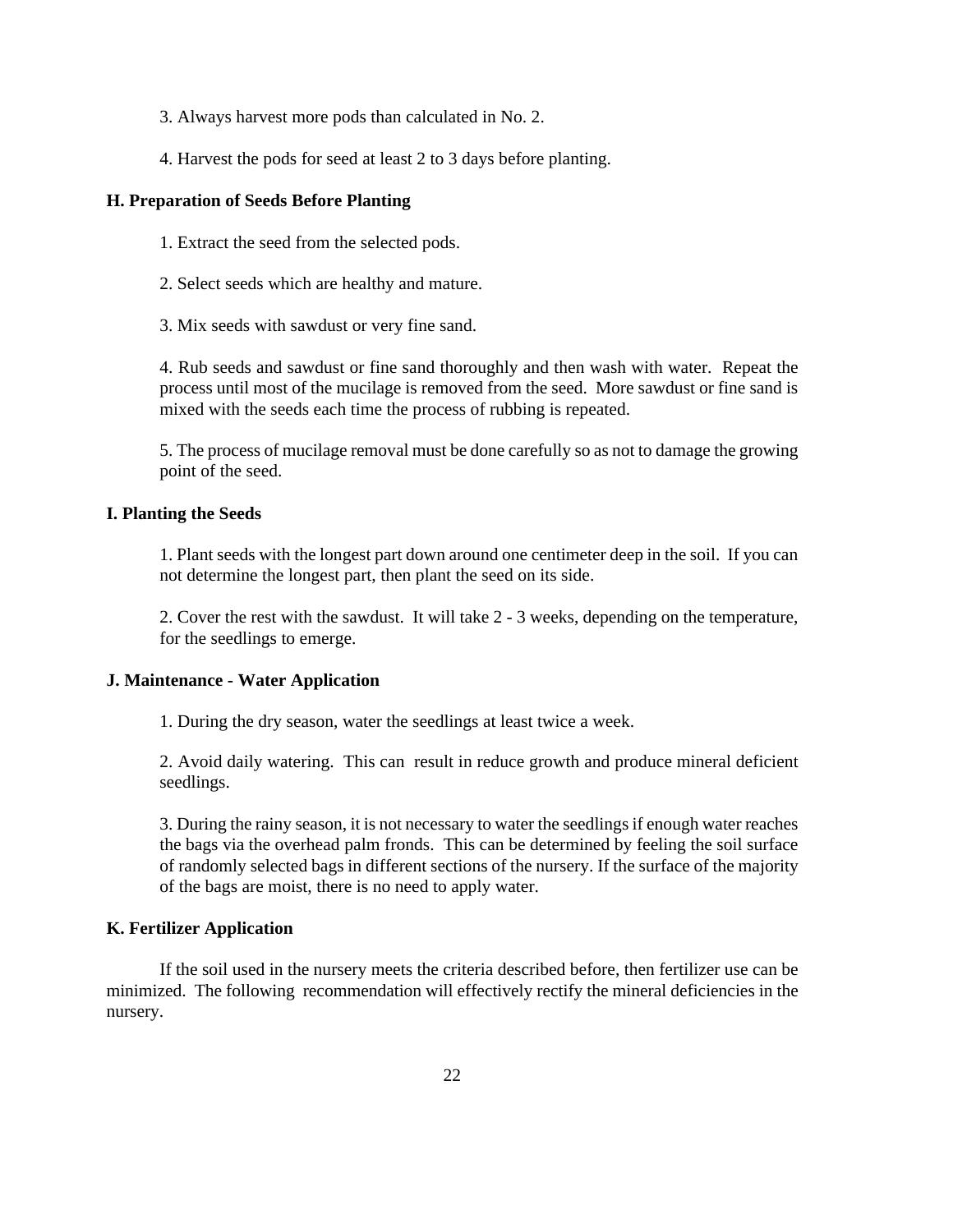If after two months from planting, the seedlings show signs of macronutrient (NPK) deficiency, then treat each bag with 10 g. of complete fertilizer (12-24-12 or 10-15-10).

#### **L. Diseases in the Nursery**

#### 1. *Phytophthora palmivora*

a. Symptoms of seedling blight

(1) Leaves develop wet brown spots and then dry up.

(2) Stem goes black, and in advanced stages the stem dries up and twists to form a hook.

#### b. Control measures

(1) Eliminate the infected plants.

(2) Infection of cacao with *Phytophthora* is an indication of too much shade and /or poor drainage. Adjust the shade of the nursery according to the age of the seedlings.

(3) As a preventive measure, spray with copper or kocide® at the rate of 10 oz. of kocide® per 2½ gallons of water every two weeks; 2½ gallons of solution will be enough to spray 2,500 seedlings.

#### 2. Anthracnose (*Colletotrichum galoeosporiodes*)

a. Symptoms of anthracnose

(1) Brown wrinkled lesions on young leaves appear as the seedlings grow.

(2) Leaves turn dull green and then gradually yellow, wither, and die.

(3) Heavy infection can result in defoliation of the shoots. Repeated defoliation may initiate the development of side shoots.

#### **M. Plant Selection**

When the seedlings are ready to be planted on the permanent site, then cull seedlings which have:

- 1. Seedling blight.
- 2. Defoliated seedlings due to insect attack.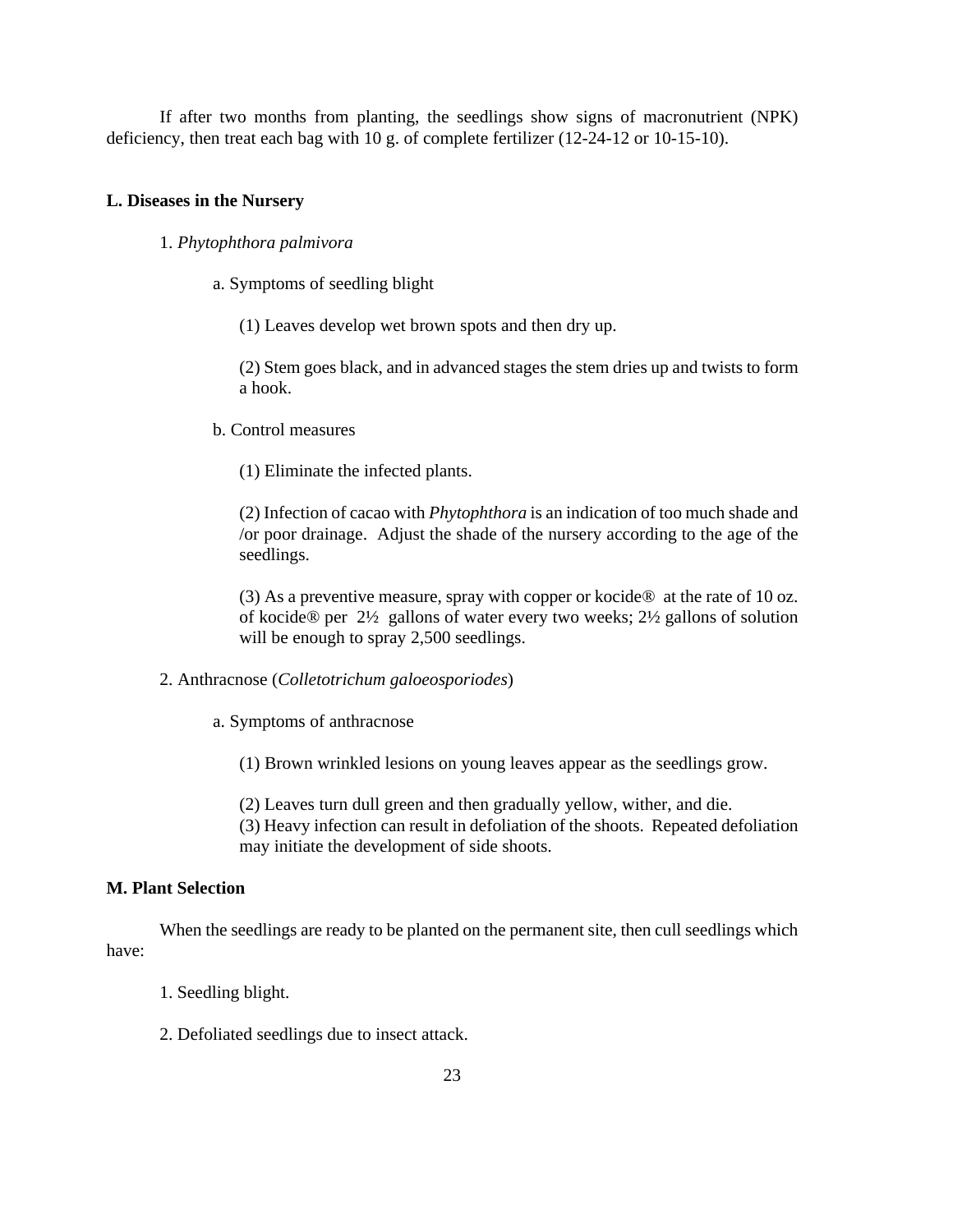3. Weak stems, underdeveloped leaves, small number of leaves and those that appear to be runts.

### **IT IS ESSENTIAL THAT ONE PLANT AT LEAST 20% MORE SEEDS THAN THE NUMBER OF SEEDLINGS REQUIRED FOR THE FIELD.**

#### **N. Budding (Grafting)**

Budding involves patching a scion or budwood from a selected tree of superior genetic source to a root stock.

#### 1. Advantages

a. It is the most convenient method of propagating selected high yielding, disease and insect resistant material compared to hand pollination.

- 2. Growing and maintenance of root stock
	- a. Root stock seeds are grown in the nursery and are maintained as described above.

b. Root stock seeds must be healthy in order to become vigorous seedlings. This will result in plants ready for budding in 2½ to 3 months from emergence.

c. Root stock selection should pass through the same criteria as described above.

3. Budding can be done either when the root stocks are still in the nursery or when they are planted in the field. Advantages of budding in the nursery are:

a. Root stocks can be looked after easily for:

- (1) watering,
- (2) control of diseases and insects, and
- (3) fertilizer application.

b. Percentage of "take" is higher if budding is done in the nursery.

c. Strain of the budding operation is less in the nursery than in the field. The operation is also better organized and more efficient.

4. Selecting budwood or scions

a. Budwood should be selected from healthy trees.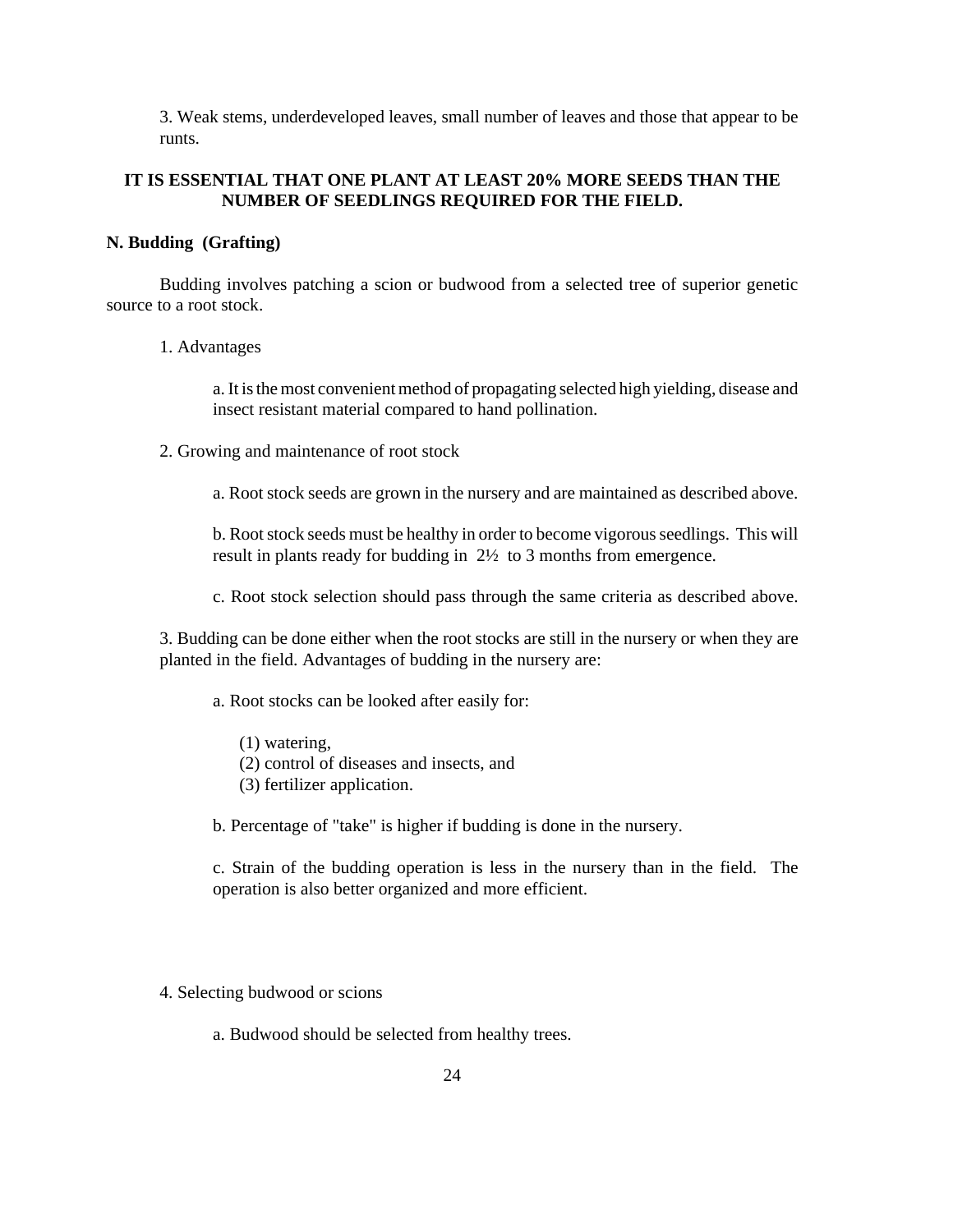b.The tree should not be flowering when budwood is selected; this could reduce the food supply for the tree during a critical period.

c. Budwood from chupons is preferred because it will produce a tree which does not require extensive pruning in the first few years.

d. Budwood selected from a fan branch will produce a bushy tree that will require extensive pruning and training.

#### *Reference*

COCOA MANUAL, by Khan, Mir N., Gordon Patterson and Christopher Stevenson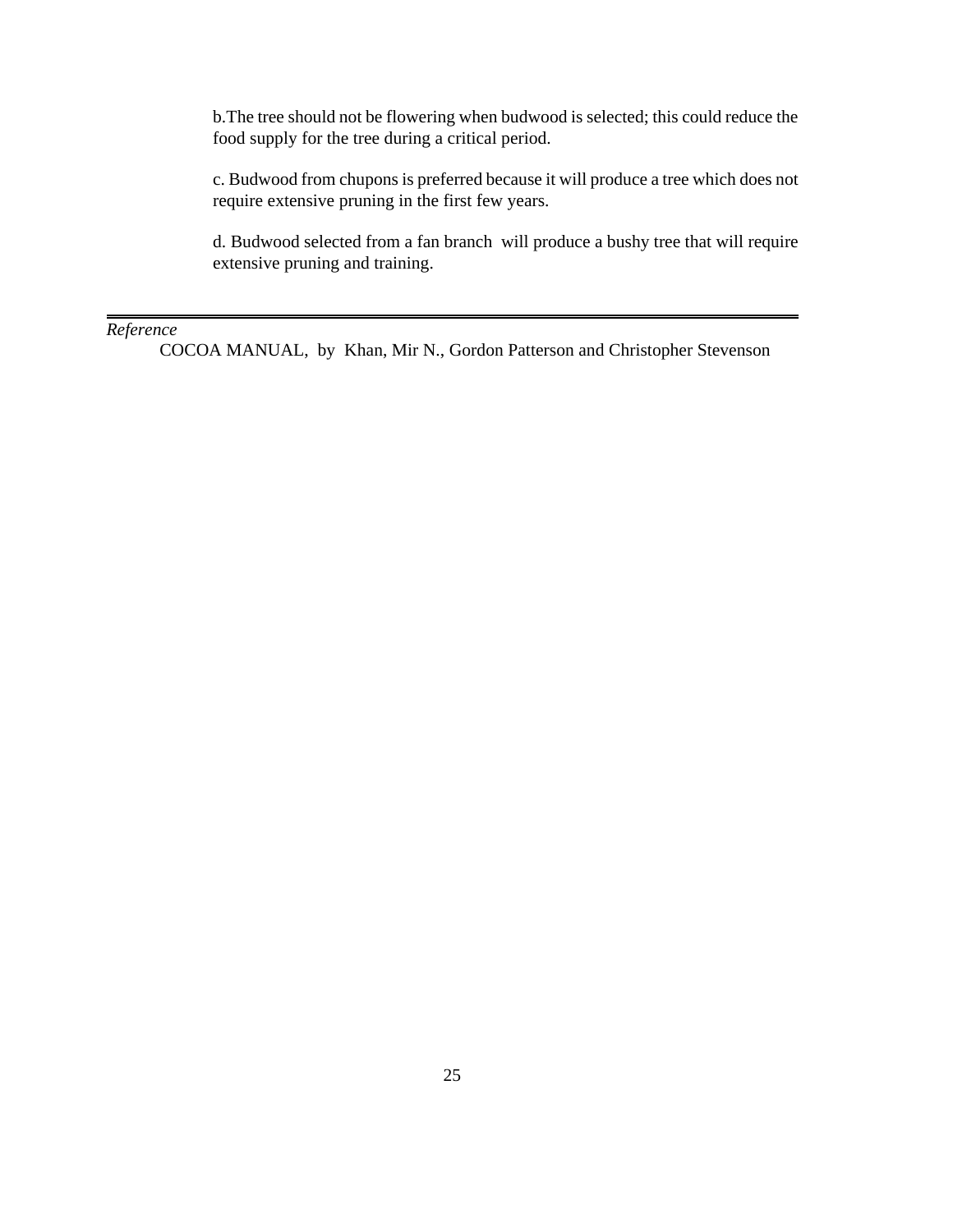# **INTENSIVE AGROFORESTRY CACAO ESTABLISHMENT**

- 1. Between row planting of *Gliricidia sepium* or *Leucaena*.
- 2. Legumes planted half of cacao spacing between the cacao rows. (Cacao 10' x 10', shade 5' x 10')

3. Prune legume at a height just a little higher than the cacao and only every other row of shade trees.

- 4. When the pruned row of shade rows grows back prune the alternate rows.
- 5. The prunings are used for mulch.



**Table 3. Dry matter and macronutrients from** *Gliricidia sepium* **and** *Leucaena leucocephala* **periodically pruned and planted with cacao**.

|                    | Gliricidia  | Leucena     |
|--------------------|-------------|-------------|
|                    | Kg/ha /Year | Kg/ha /Year |
| N                  | 376         | 339         |
| $\mathbf{P}$       | 34          | 26          |
| K                  | 391         | 324         |
| Ca                 | 133         | 65          |
| Mg                 | 82          | 36          |
| Dry matter: leaves | 8,127       | 7,494       |
| <b>Total</b>       | 18,223      | 15,321      |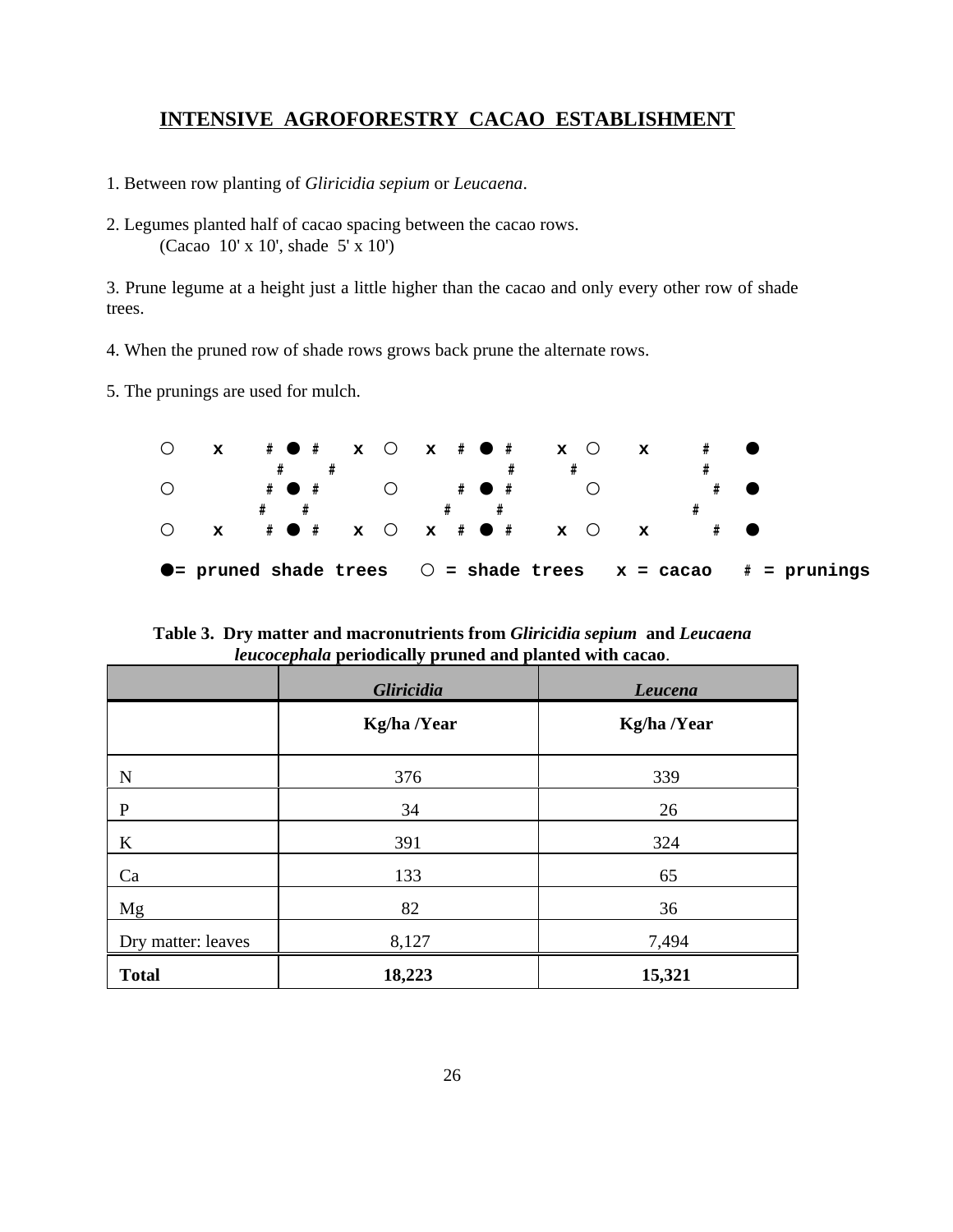#### **Management of Shade Trees**

Densely planted temporary shade of *Gliricidia* or *Leucaena* (2,222/ha) are established between the cacao rows at 1.5 m between trees.

Alternating rows of shade trees are pruned lightly to the level of the tops of the cacao seedlings.

The prunings are used as mulch for the cacao.

The alternating non-pruned row of shade trees furnish shade while the pruned trees recover. When the pruned rows have recovered and begin to excessively shade the cacao seedlings it is time to prune the alternating unpruned rows.

This practice continues every 8 - 12 weeks and goes on for about 3 years.

After three years the removal of the temporary shade begins at the rate of 25% a year.

The advantage of this system is to intensify nutrient recycling, greater weed control and good management of the new cacao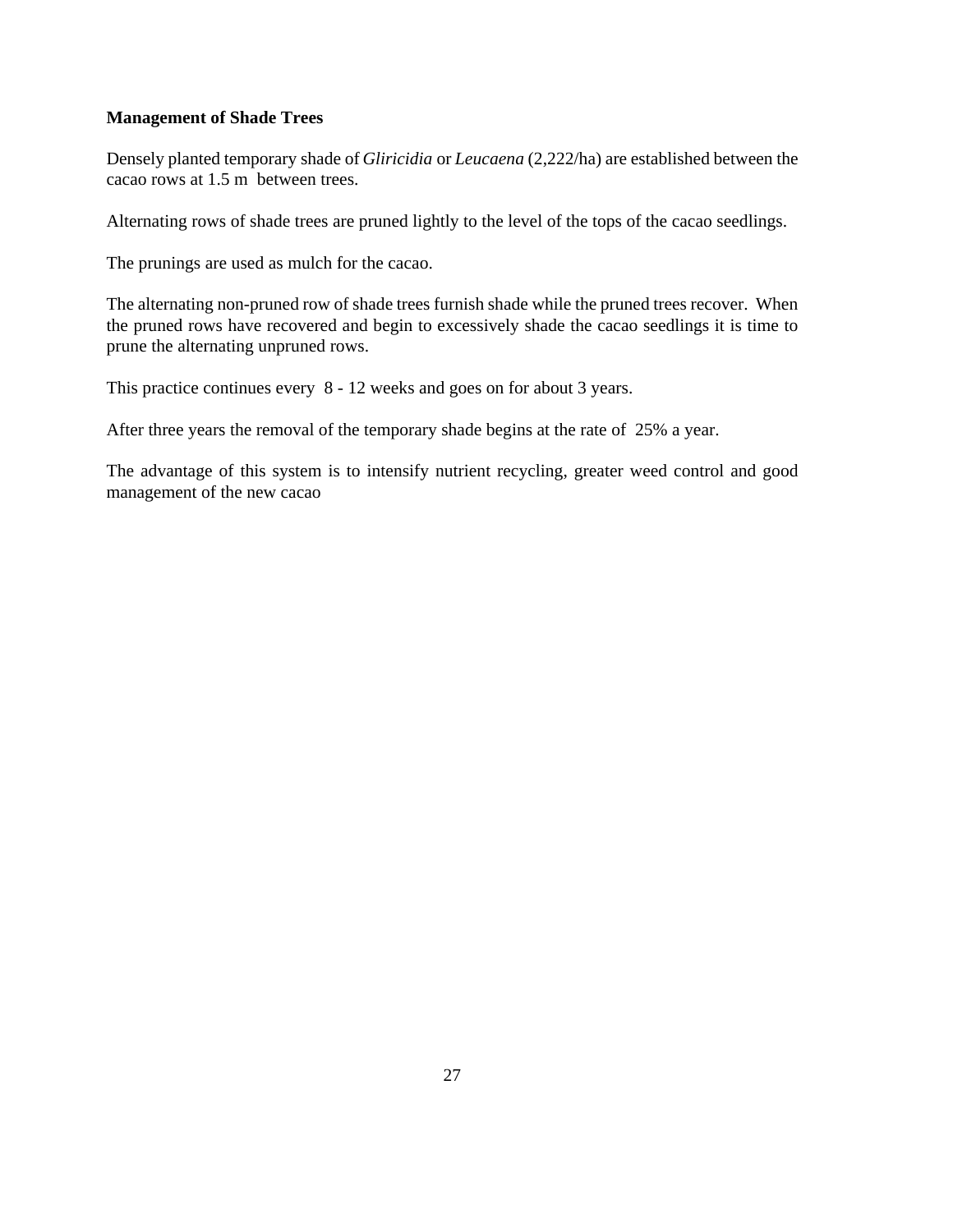# **FIELD DESIGN GUIDE FOR NEW PLANTINGS**

*Reference* **–** Cocoa Production Course Hummingbird Hershey, Belize, 1985-90.

### **Basic**

1. Continuous a. Temporary shade in cacao rows. or

b. Temporary shade between rows.

### **Shade trees 40' x 40' or 60' x60'**

|   | $X = CACAO$ |   | <b>O</b> = SHADE TREES |   |   |
|---|-------------|---|------------------------|---|---|
| X | X           | X | X                      | X | X |
|   | O           |   | Ο                      |   | Ο |
| X | X           | X | X                      | X | X |
| X | X           | X | X                      | X | X |
|   | O           |   | O                      |   | O |
| X | X           | X | X                      | X | X |

2. Zonal a. Three rows alternating with a double row of shade trees.

| O | O           |   |   | O | O             |   |   |   |   | О |
|---|-------------|---|---|---|---------------|---|---|---|---|---|
|   | X           | X | X |   |               | X | X | X |   |   |
| O | O           |   |   | O | O             |   |   |   | O | O |
|   | X           | X | X |   |               | X | X | X |   |   |
| O | O           |   |   | O | O             |   |   |   | Ω | O |
|   | X           | X | X |   |               | X | X | X |   |   |
| O | O           |   |   | O | O             |   |   |   | O | О |
| O | X           | X | χ | O | O             | X | X | X |   | O |
|   | O           |   |   |   |               |   |   |   |   |   |
|   | $X = CACAO$ |   |   | O | = SHADE TREES |   |   |   |   |   |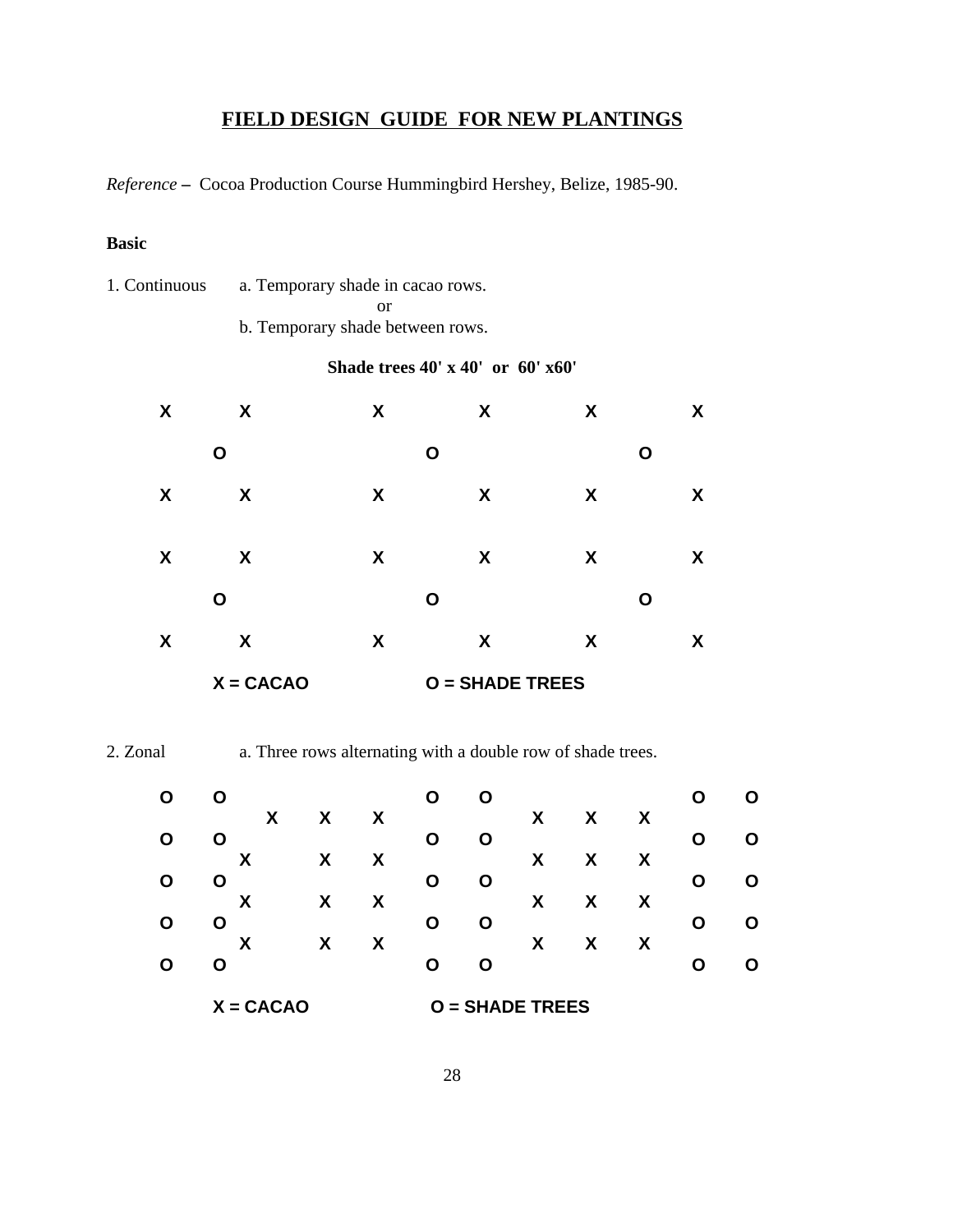#### **Simple Provisional System**

- 1. First plane or level = banana or plantain.
- 2. Second plane = pigeon pea, papaya, castor, cassava, and cocoyam.
- 3. Legumes that can be used = *Crotalaria*, *Tephosia*, *Gliricidia* and *Leucaena*.

#### **Multiple Provisional Systems**

These systems use food crops in the cacao row:

Plantain, banana, pigeon pea, papaya; also tall castor, *Gliricidia*, *Leucaena*

Crops for between rows:

Corn, cassava, okra, red pepper, rice, beans and cowpeas, peanuts, sweet potatoes.

These can be followed by shade-tolerant pumpkin and yams.

#### **Provisional Hedgerow System**

Single or double row cacao with 10 m between rows for cultivation of food crops.

#### **Perennial Mixtures Systems**

Coconut 8 m x 8 m with cacao in double rows at 3 m x 2 m.

- 1. Dwarf coconut at 6.4 m x 6.4 m.
- 2. Plant cacao when coconut is three years old.

3. Cacao spacing in row:

|                           | production in 5 years |
|---------------------------|-----------------------|
| a. $3.2 \text{ m} = 550$  | $a=580$ kg/ha         |
| b. $2.1 \text{ m} = 830$  | $b = 753$ kg/ha       |
| c. $1.6 \text{ m} = 1107$ | $c = 1019$ kg/ha      |

Provisional shade under coconut:

*Sesbania punctata*, *cjanus cajan*, *Gliricidia sepium* or *Leucaena*

Other;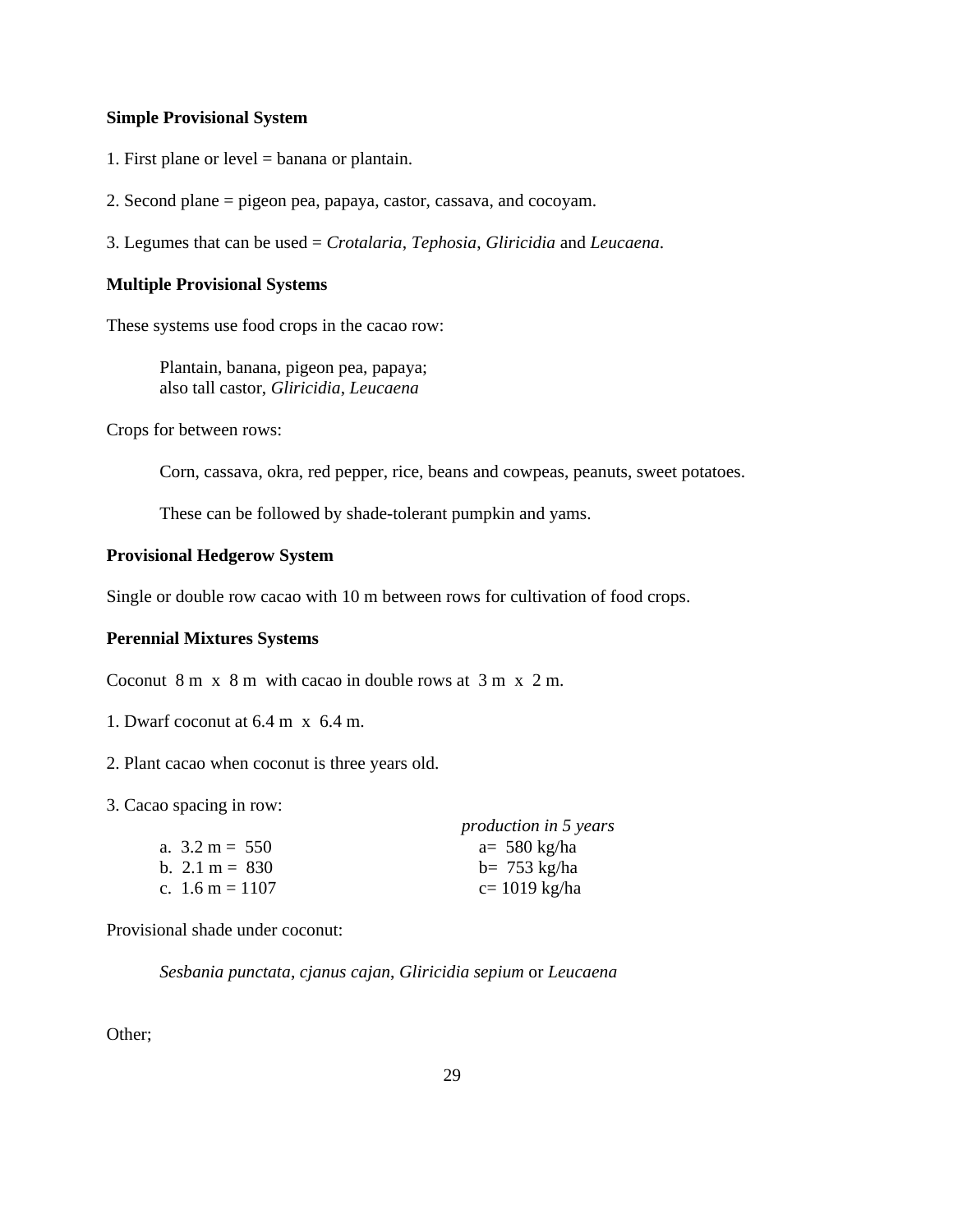Single row of cacao between rows of cloves (spaced 8 m x 8 m or 10 m x 10 m).

Peach Palm (*Bactris gasipaes*) at 20' x 20' with cacao at 10' x 10'.

#### **Sequential Multiple Cropping**

Various intercropping with temporary and permanent crops.

```
India: 
H = pineapple ' = black pepper on area x = cacao 
J
' x x ' x x ' x x ' x x ' x x ' x x ' x x ' x x ' 
H x x H x x H x x H x x H x x H x x H x x H x x H 
5 x x 5 x x 5 x x 5 x x 5 x x 5 x x 5 x x 5 x x 5 
J x x J x x J x x J x x J x x J x x J x x J x x J 
' x x ' x x ' x x ' x x ' x x ' x x ' x x ' x x ' 
H x x H x x H x x H x x H x x H x x H x x H x x H 
5 x x 5 x x 5 x x 5 x x 5 x x 5 x x 5 x x 5 x x 5 
J x x J x x J x x J x x J x x J x x J x x J x x J 
' x x ' x x ' x x ' x x ' x x ' x x ' x x ' x x ' 
H x x H x x H x x H x x H x x H x x H x x H x x H 
5 x x 5 x x 5 x x 5 x x 5 x x 5 x x 5 x x 5 x x 5 
J x x J x x J x x J x x J x x J x x J x x J x x J 
' x x ' x x ' x x ' x x ' x x ' x x ' x x ' x x '
```
#### **Perennial Hedgerow Mixtures**

| 1. Wind breaks: | <b>Mangos</b>             | Coconuts   |
|-----------------|---------------------------|------------|
|                 | <b>Cloves</b>             | Peach Palm |
|                 | Legume trees Forest trees |            |

- 2. Hedge rows forming "boxes" of two acres of cacao.
- 3. Perennial boundary

| Mangos - Grenada | Cloves - Fiji |
|------------------|---------------|
| Mahogany         |               |

#### **Some Agroforestry systems practiced or sugested for cacao.** *Reference* – R. Alvim, 1987- International Cocoa Conference.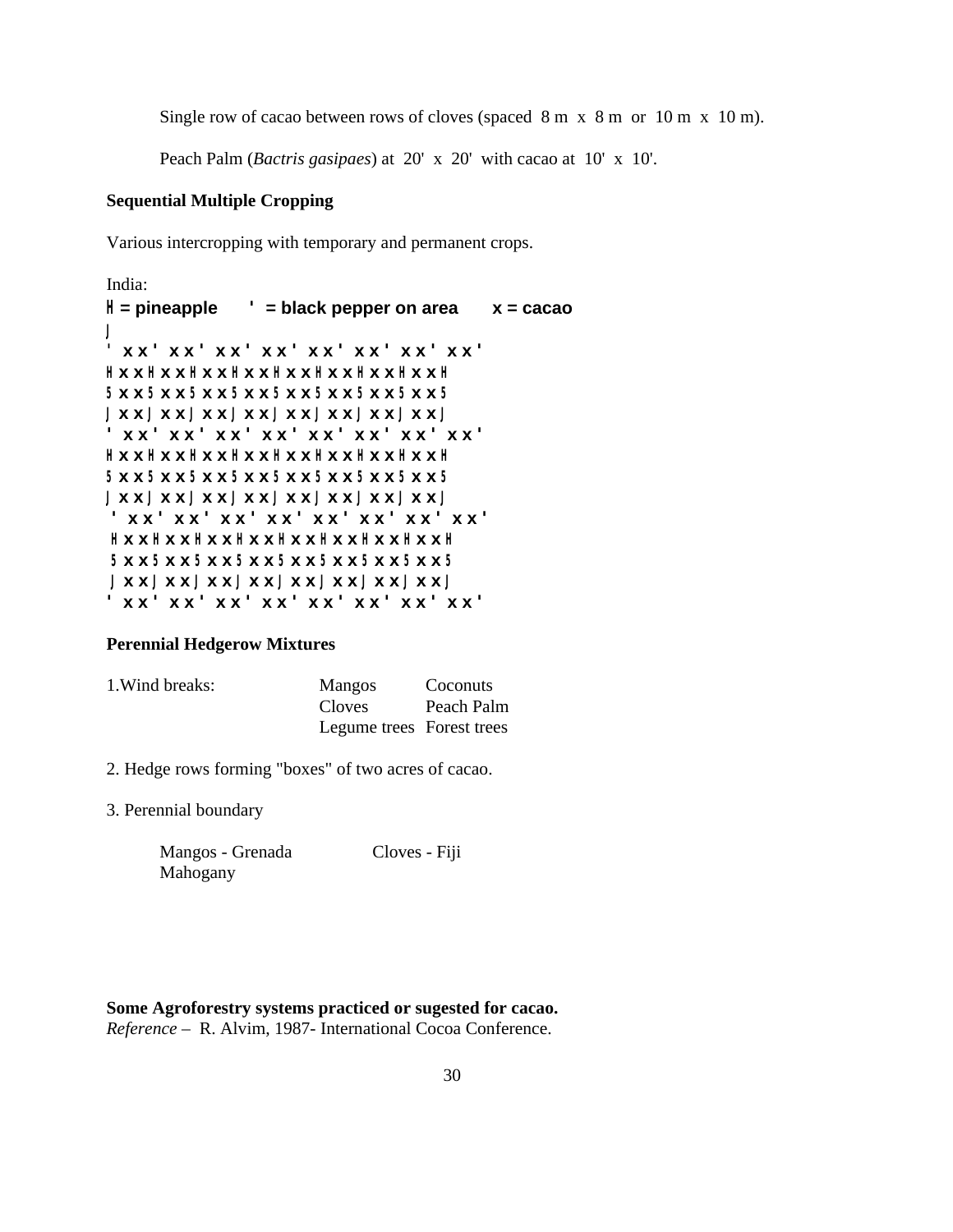| $\mathbf{x}$<br>x |              | X           |         | $\mathbf x$<br>$\mathbf{x}$                                   |              |   | x |  |
|-------------------|--------------|-------------|---------|---------------------------------------------------------------|--------------|---|---|--|
| $\mathsf O$       |              |             | $\circ$ |                                                               |              | O |   |  |
| x                 | X            | $\mathbf x$ |         | x                                                             | X            |   | x |  |
|                   |              |             |         |                                                               |              |   |   |  |
| $\mathbf x$       | $\mathbf{x}$ | x           |         | $\mathbf x$                                                   | $\mathbf{x}$ |   | x |  |
| $\mathsf O$       |              |             | $\circ$ |                                                               |              | O |   |  |
| x                 | x            | $\mathbf x$ |         | $\mathbf x$                                                   | $\mathbf x$  |   | x |  |
|                   |              |             |         | Continuous $o = shade tree x = cacao$ (ie cacao & peach palm) |              |   |   |  |

 **A**

**B**

| O       | റ          |   | റ |   |   |   |   |                                              |
|---------|------------|---|---|---|---|---|---|----------------------------------------------|
|         | x          | X | x |   | x |   | х |                                              |
| $\circ$ | O          |   | O | Ο |   | ∩ |   |                                              |
|         | х          | х | x |   | х |   | х |                                              |
| $\circ$ | O          |   | O |   |   |   |   |                                              |
|         | Continuous |   |   |   |   |   |   | $o = shade tree x = cacao (ie cacao & area)$ |

**C**

**O O X X X O O X X X O**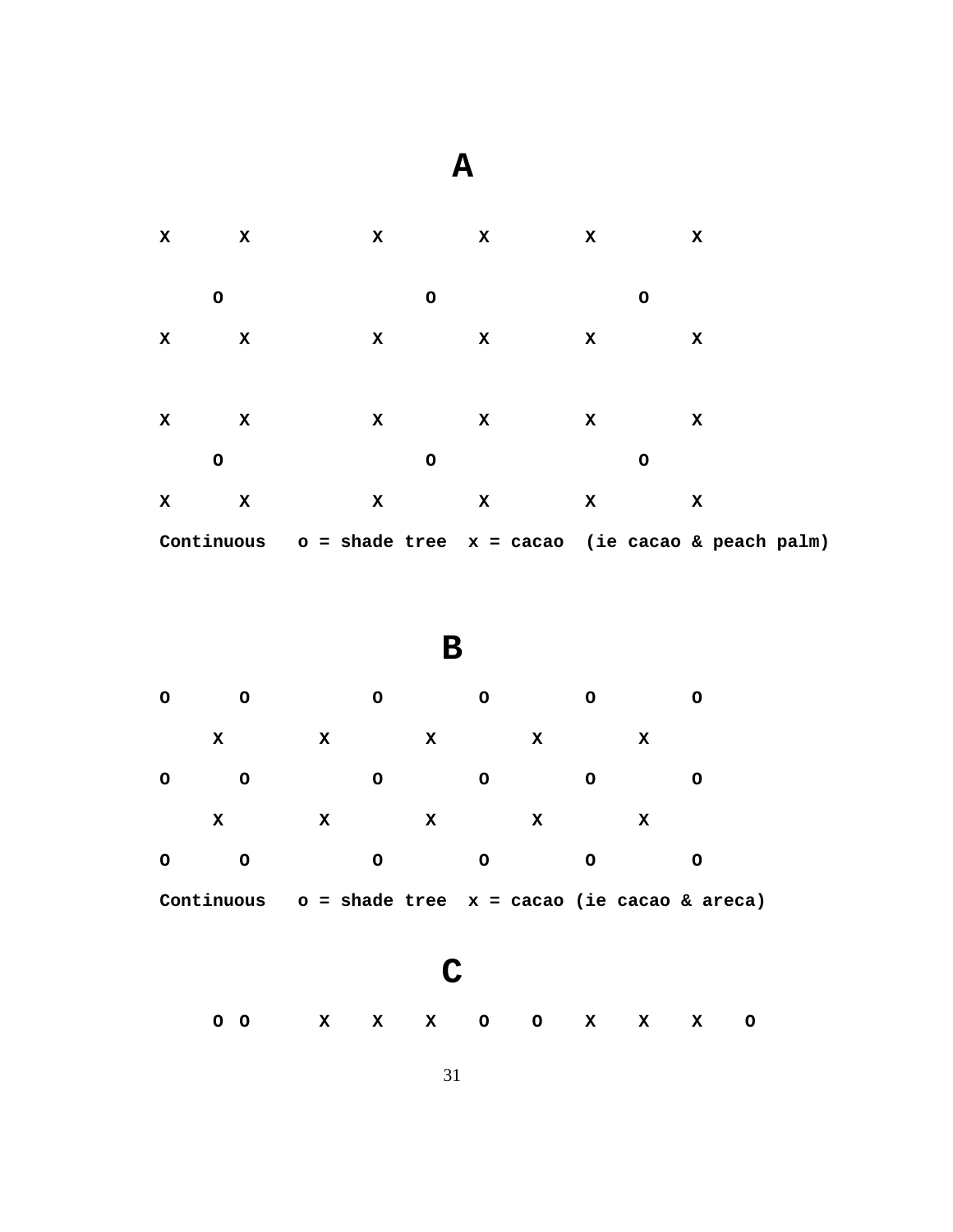| 0 <sub>o</sub>                            |             | X X X O O X X    |              |  |             |  |              | x | $\circ$ |
|-------------------------------------------|-------------|------------------|--------------|--|-------------|--|--------------|---|---------|
|                                           | $O$ $O$ $X$ |                  | $\mathbf{x}$ |  | $X$ 0 0 $X$ |  | $\mathbf{x}$ | x | $\circ$ |
|                                           |             | 00 X X X 0 0 X X |              |  |             |  |              | x | $\circ$ |
| Zonal System $o =$ shade tree $x =$ cacao |             |                  |              |  |             |  |              |   |         |

$$
\mathbf{D}
$$

| O       | O            |             | O           |             | O       |             | O                         |   | Ο          |
|---------|--------------|-------------|-------------|-------------|---------|-------------|---------------------------|---|------------|
| $\circ$ | $\circ$      |             | $\circ$     |             | $\circ$ |             | $\Omega$                  |   | O          |
|         |              | $\mathbf x$ |             | X           |         | X           |                           | x |            |
| $\circ$ | $\circ$      |             | X           |             | x       |             | X                         |   | O          |
|         |              |             | $\mathbf x$ |             | x       |             | X                         |   | X          |
| $\circ$ | O            |             | $\mathbf x$ |             | x       |             | $\mathbf x$               |   | $\circ$    |
|         |              | $\mathbf x$ |             | $\mathbf x$ |         | x           |                           | X |            |
| O       | O            |             | X           |             | x       |             | x                         |   | $\circ$    |
|         |              | $\mathbf x$ |             | x           |         | $\mathbf x$ |                           |   |            |
| $\circ$ | O            |             | x           |             | x       |             | $\mathbf x$               |   | O          |
|         |              |             |             |             |         |             |                           |   |            |
| $\circ$ | O            |             | O           |             | O       |             | O                         |   | O          |
| $\circ$ | O            |             | O           |             | O       |             | O                         |   | O          |
|         |              |             |             |             |         |             |                           |   |            |
|         | Zonal System |             |             |             |         |             | $o = shade tree (rubber)$ |   | $x = caca$ |

**E**

32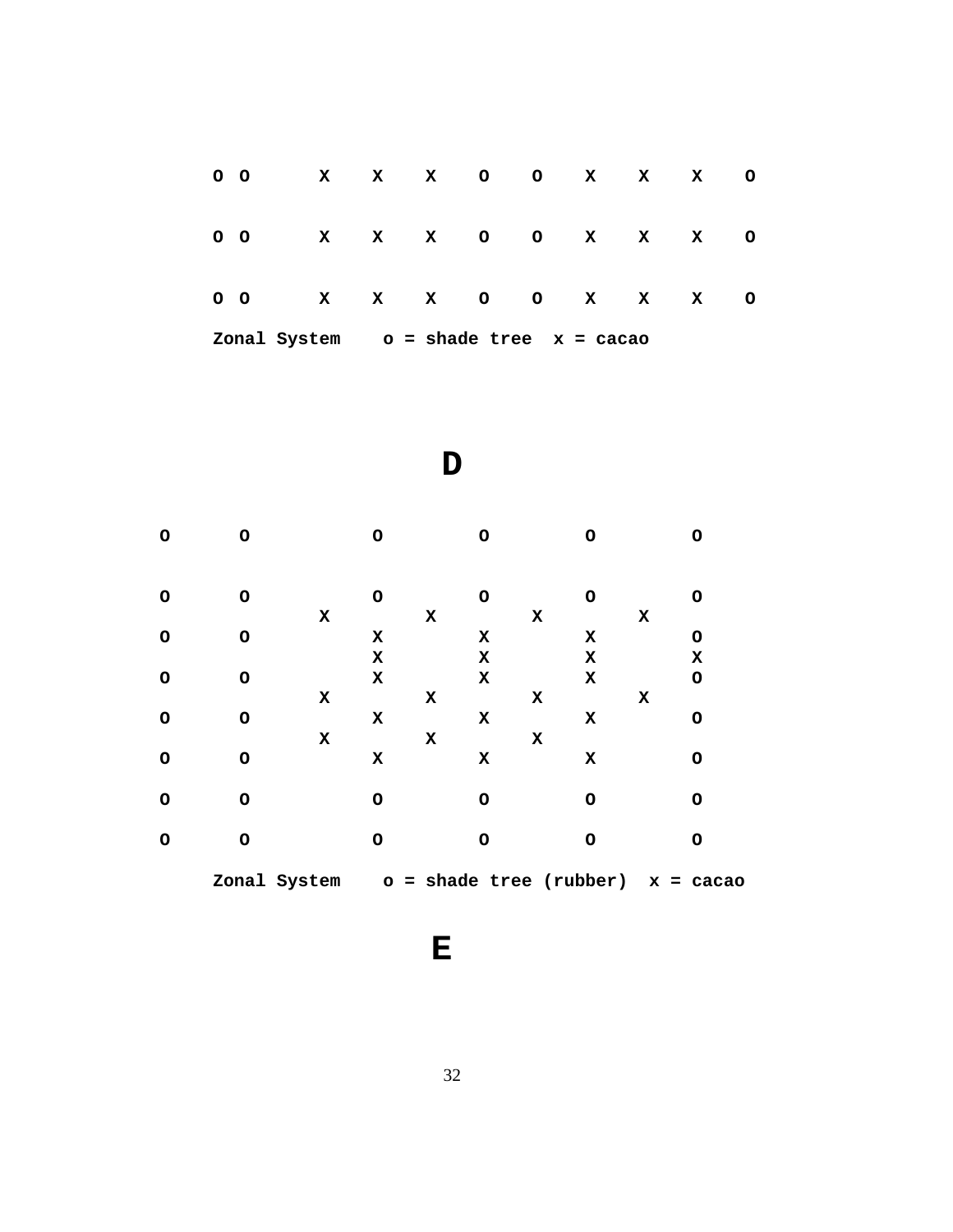| $\mathsf{o}$                                           | $\mathsf{o}$                                             |              | $\mathsf{o}$                  |           | $\mathsf{o}$ |             | $\mathsf{o}$     |             | $\mathsf{o}$ |
|--------------------------------------------------------|----------------------------------------------------------|--------------|-------------------------------|-----------|--------------|-------------|------------------|-------------|--------------|
|                                                        | $\mathbf x$                                              | $\mathbf x$  |                               | X         |              | $\mathbf x$ |                  | $\mathbf x$ |              |
| $\mathsf O$                                            | $\mathbf x$                                              |              | $\mathbf x$                   |           | X            |             | $\mathbf x$      |             | $\mathsf{o}$ |
|                                                        | $\mathbf x$                                              | $\mathbf x$  |                               | X         |              | $\mathbf x$ |                  | $\mathbf x$ |              |
| $\mathsf{o}$                                           | $\mathbf x$                                              |              | $\mathbf x$                   |           | X            |             | $\mathbf x$      |             | $\mathsf{o}$ |
| $\mathsf{o}$                                           | $\mathbf x$<br>$\mathsf O$                               | $\mathbf x$  | $\mathsf O$                   | X         | $\mathsf O$  | X           | $\mathsf{o}$     | X           | $\mathsf{o}$ |
|                                                        | Zonal System                                             |              | o = shade trees as wind break |           |              |             |                  |             | $x = caca$   |
|                                                        |                                                          |              |                               |           |              |             |                  |             |              |
|                                                        |                                                          |              |                               |           |              |             |                  |             |              |
|                                                        |                                                          |              |                               | ${\bf F}$ |              |             |                  |             |              |
|                                                        |                                                          |              |                               |           |              |             |                  |             |              |
|                                                        |                                                          |              |                               |           |              |             |                  |             |              |
| $\mathsf{o}$                                           |                                                          | $\mathsf{o}$ |                               |           | $\circ$      |             |                  | $\mathsf O$ |              |
|                                                        | $\mathbf x$<br>$\mathbf x$                               |              | $\mathbf x$                   | X         |              | $\mathbf x$ | $\mathbf x$      |             |              |
|                                                        | $\mathbf x$<br>$\mathbf x$<br>$\mathbf x$<br>$\mathbf x$ |              | X<br>$\mathbf x$              | X<br>X    |              | X<br>X      | $\mathbf x$<br>X |             |              |
|                                                        | $\mathbf x$<br>$\mathbf x$                               |              | X                             | X         |              | X           | X                |             |              |
| $\mathsf{o}$                                           |                                                          | $\mathsf{o}$ |                               |           | $\mathsf{o}$ |             |                  | O           |              |
|                                                        | $\mathbf x$<br>$\mathbf x$                               |              | $\mathbf x$                   | X         |              | X           | X                |             |              |
|                                                        | $\mathbf x$<br>$\mathbf x$                               |              | $\mathbf x$                   | X         |              | X           | $\mathbf x$      |             |              |
|                                                        | $\mathbf x$<br>$\mathbf x$                               |              | X                             | X         |              | X           | $\mathbf x$      |             |              |
|                                                        | $\mathbf x$<br>$\mathbf x$                               |              | X                             | X         |              | X           | X                |             |              |
| $\mathsf{o}$                                           |                                                          | $\circ$      |                               |           | $\mathsf{o}$ |             |                  | $\mathsf O$ |              |
| Zonal System<br>o = shade trees -coconut<br>$x = caca$ |                                                          |              |                               |           |              |             |                  |             |              |

(1) Cacao is normally cultivated in intimate association with other species, such as food crops and taller trees, which, respectively, provide temporary and permanent shade to protect the crop during its juvenile and productive phases. When cacao is combined with species which provide additional economic outputs and/or introduce ecological benefits into the system, the practice is designated **agrosilvicultural**. Several multiple land management systems have been used with cacao as the primary crop. These include: **(1)** temporary taungya-like systems (using *Musa paradisiaca* and *Colocasia antiquorum* as the second layer); **(2)** simple temporary systems (with *M. paradisiaca* in the second layer, and species such as *Cajanus cajan*, *Carica papaya*, *M. textilis*, *Sesbania punctata*, *Tephrosia candida*, *T. vogelli* [*T. vogelii*], *Leucaena*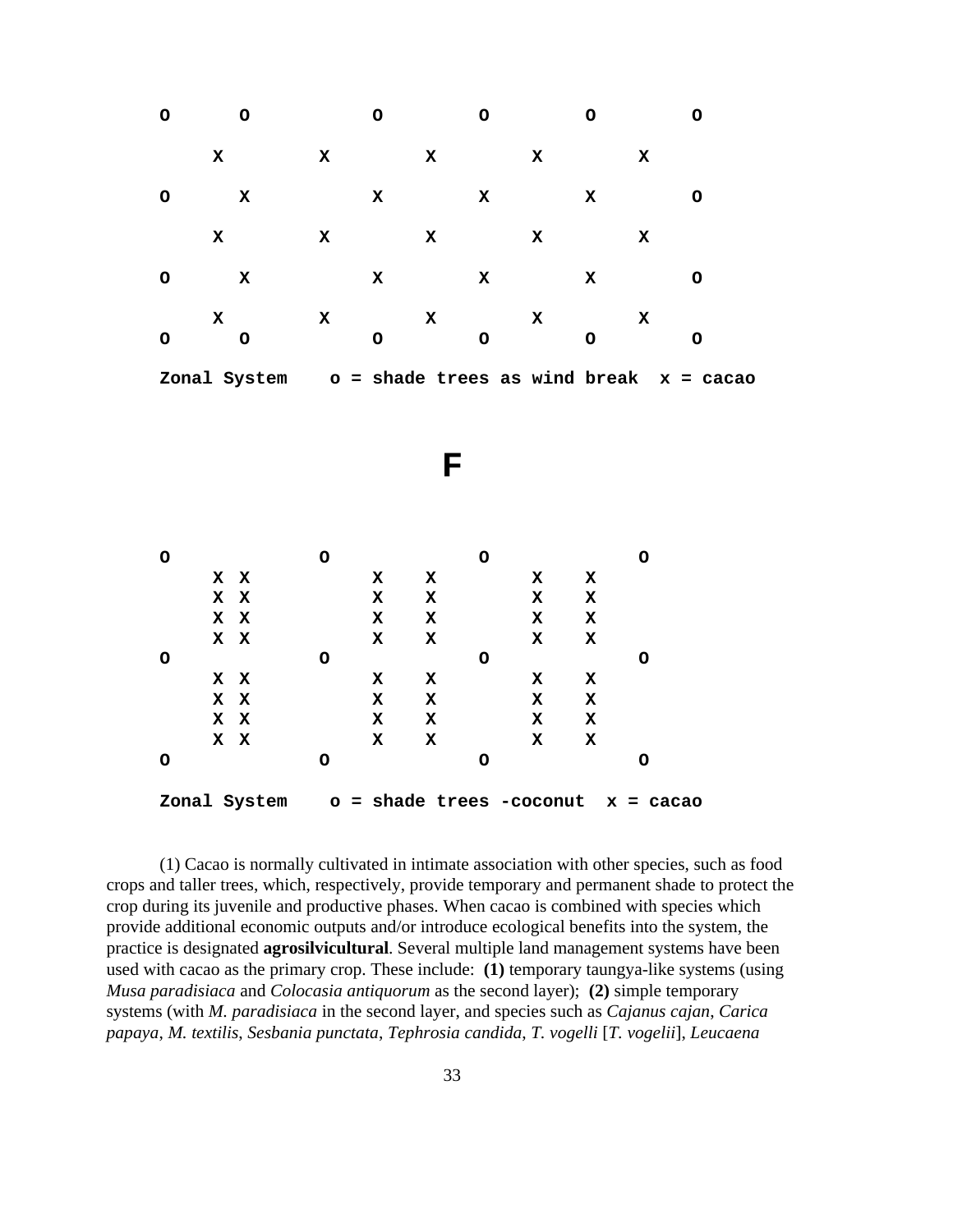*leucocephala*, *Gliricidia sepium* or *Flemingia macrophylla*/*F. congesta* in the third layer); **(3)** multiple temporary systems (with various food crop species in the second layer providing lateral shade, and species such as *Piper nigrum* and bananas, or permanent shade trees in the third layer); **(4)** temporary hedgerow systems; **(5)** perennial mixtures, e.g. cacao and coconut (*Cocos nucifera*) or oil palms (*Elaeis guineensis*), rubber (*Hevea brasiliensis*), cloves (*Syzygium aromaticum*), peach palms (*Bactris gasipaes*) or Brazil nuts (*Bertholletia excelsa*); **(6)** perennial hedgerow mixtures; **(7)** perennial boundary cropping (using *Mangifera indica*, *Calophyllum antillanum*, *S. aromaticum*, *Eugenia malaccensis*, *Swietenia macrophylla* or *Cinnamomum zeylanicum*); and **(8)** sequential multiple cropping (involving pineapples (*Ananas comosus*), species such as *L. leucocephala*, *G. sepium* and *Erythrina fusca* used as support trees for peppers, and *F. macrophylla*).

Tan et al (2) found that cacao planted with papaya was highly advantageous. The economic benefit from using papaya to replace 86% of the conventional *Gliricidia* stand was \$1389/ha. Cacao under papaya shade yielded 415 g wet beans/tree at two years of age, compared with 372 g wet beans/tree under 100% *Gliricidia*. Twenty-four months after planting, 81.6% of cacao trees under papaya shade were either flowering or cherelle bearing, compared with 68.5% under *Gliricidia*.

#### *References*

(1) Alvim, R., Cacao (*Theobroma cacao*) in agrosilvicultural systems. Agrotropica. 1989, 1: 2, 89-103; 29 ref.

(2) Tan, CH; Chan, CL; Tay, SP, Commercial establishment of papaya intercropping with cocoa - Asiatic experience. Planter. 1991, 67: 784, 301-313; 3 ref., 2 pl.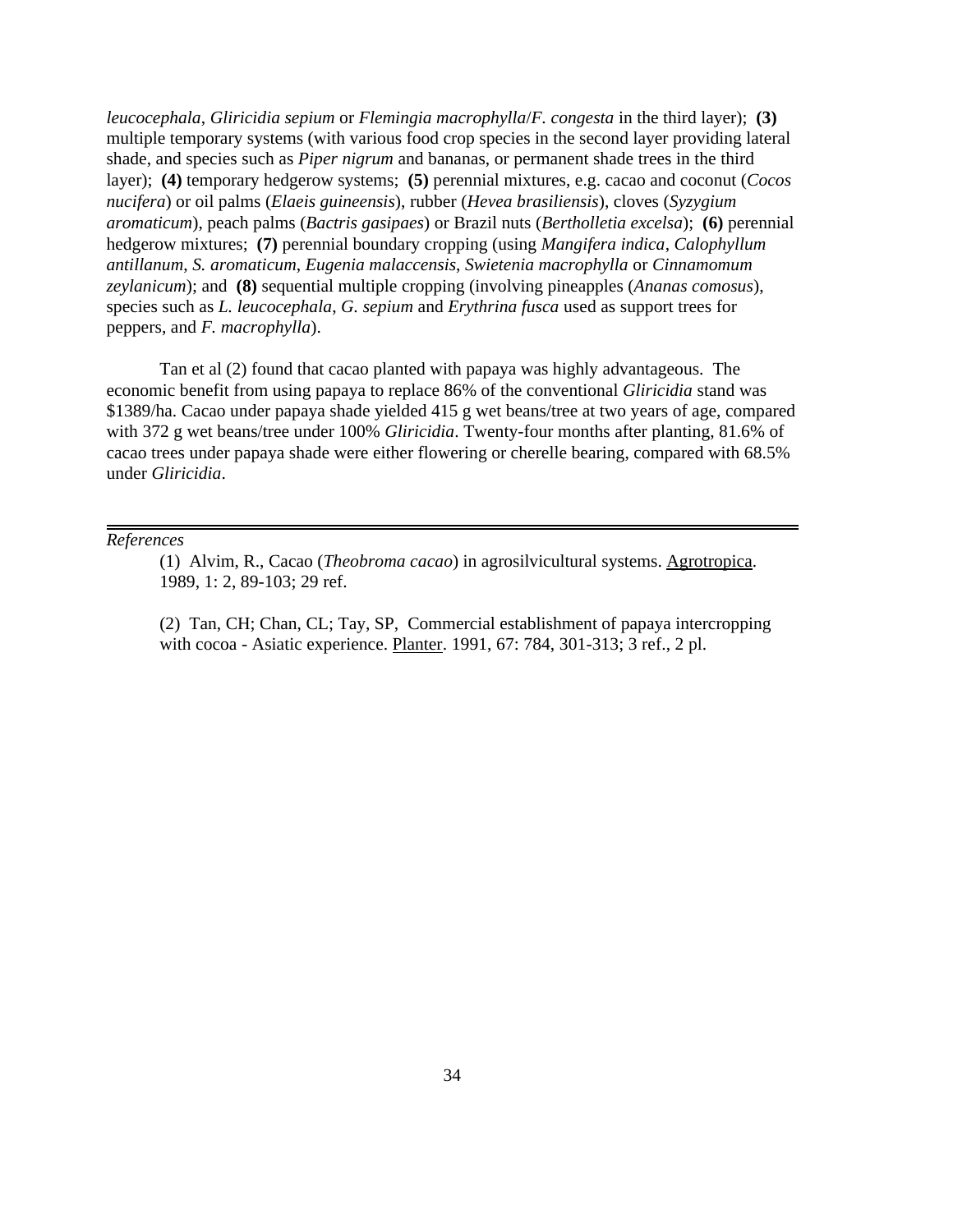



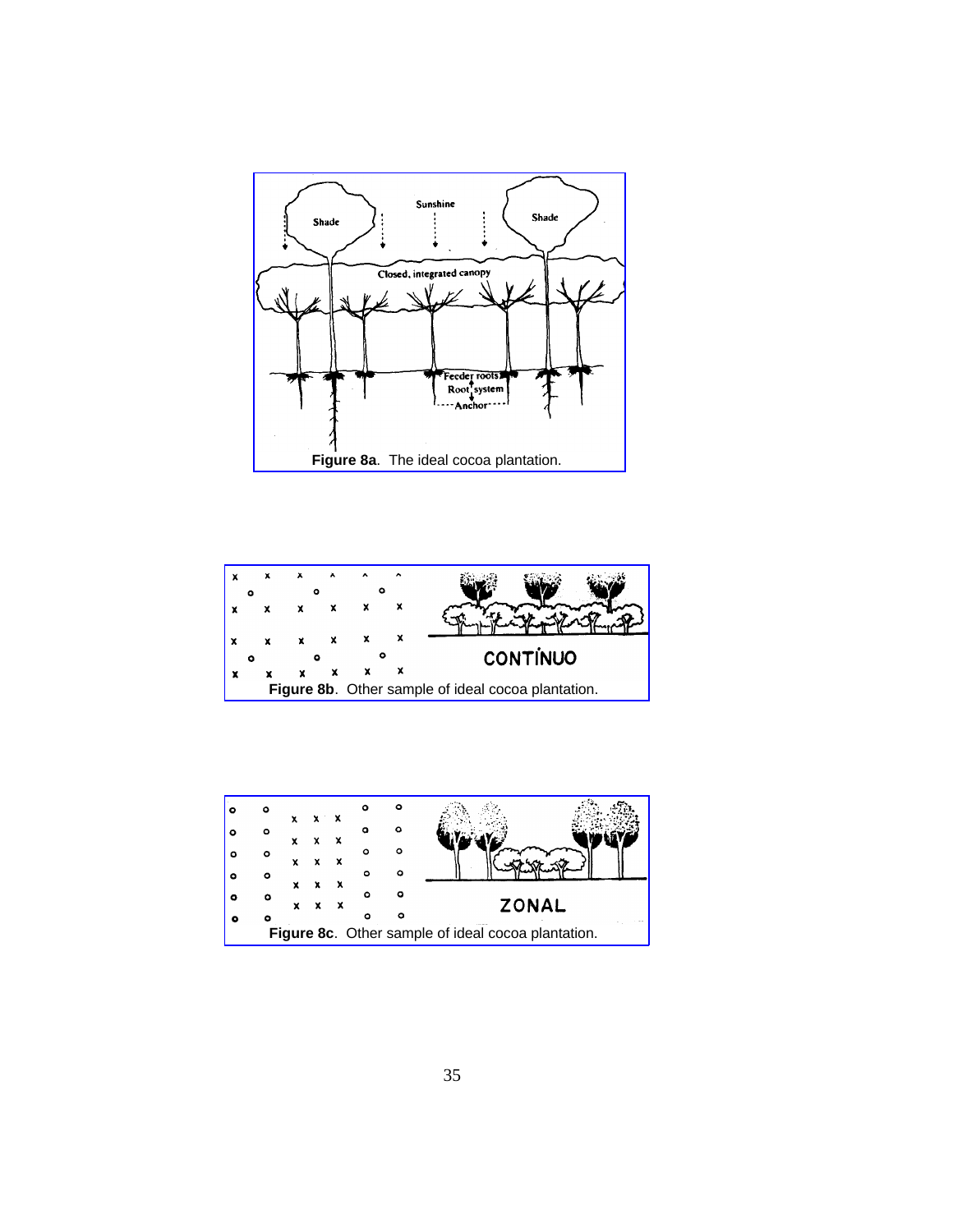

**Figure 9.** Zonal System

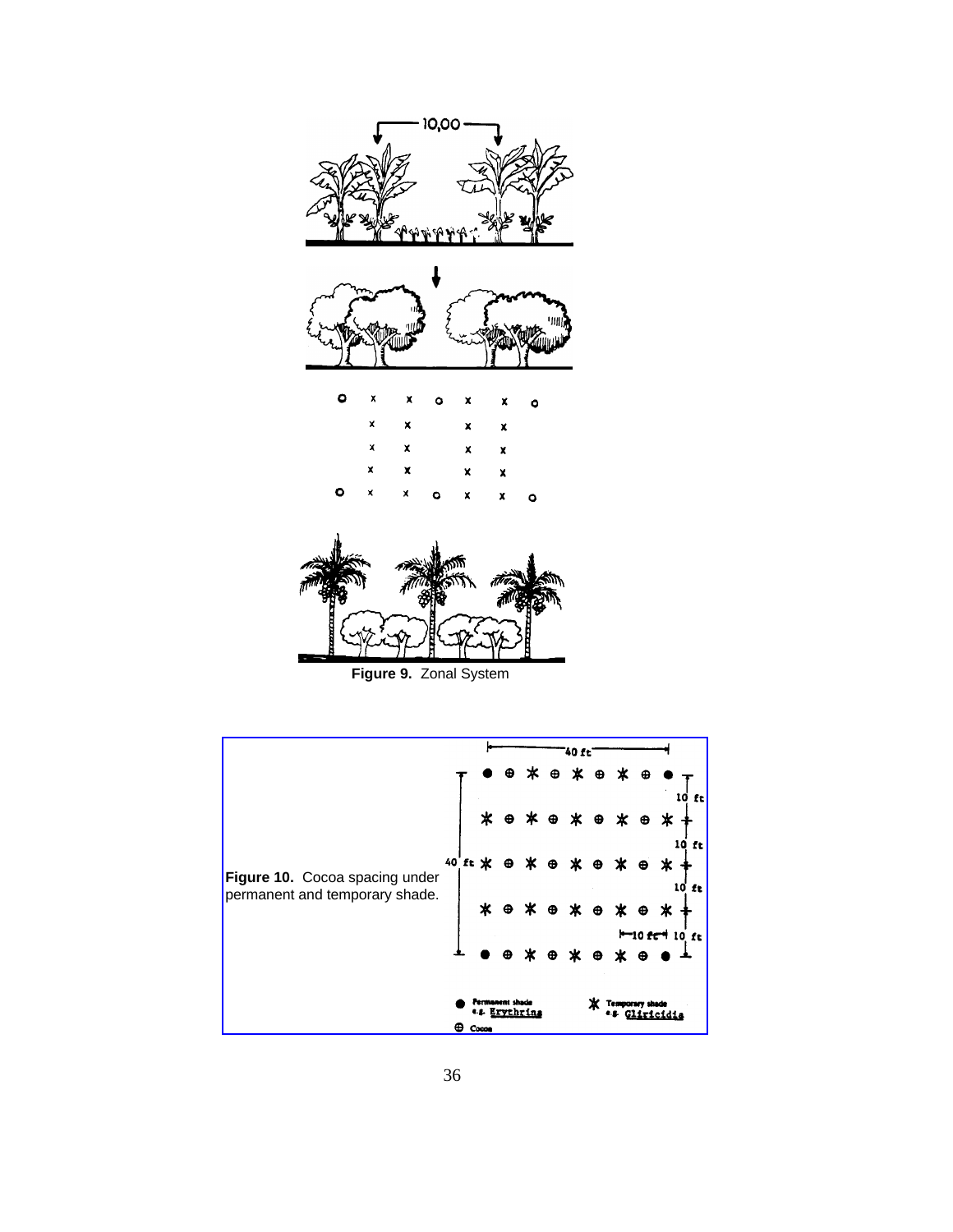## **PLANTING CACAO**

Planting should ideally be done at the beginning of the rainy season and up to 3 months before the dry season. This will give the young plants a chance to get a vigorous start. Also the shade in the field should be similar to that in the nursery (about 50%).

Control weeds. Start the cacao growing without any competition from weeds.

After arrival at the field, the plants are distributed to the planting stakes. It is best to receive at the field the amount of plants that will be set out and planted the same day. Otherwise plants may be laying about overnight and be subject to damage or theft.

Currently it is recommended to dig a hole just large enough to receive the seedling. This is also usually done on the day the seedlings are planted.

Planting consists of removing the polyethylene bag, placing the seedling in the hole and filling in soil around the plant. This may best be done by ripping or cutting the sides of the bag, placing the seedling in the hole and gently remove the bag. Then push soil into the hole filling it. Press the soil around the plant as you go until it is firm. It is recommended not to leave a depression around the plant as this may collect too much water and cause problems.

If budded seedlings are planted, they will have to be staked. The stakes should be a minimum of 5 feet tall when placed in the ground. The growing branch from the patch bud will be tied to and trained to grow up the stake. The branch should be tied securely but loosely to the stake.

If some seedlings do not have adequate shade, some form of artificial or temporary shade can be made. This is usually done using palm leaves placed on a platform made from sticks over the cacao seedling. This must be checked periodically to see that it has not fallen. As soon as there is regular shade this artificial arrangement should be taken down.

After two weeks the field should be checked for seedling mortality which is usually 5%- 10%. Seedlings that are definitely not doing well should be eliminated. The following week the missing and weak trees can be replaced. After 3 to 4 weeks the seedlings will be over planting shock and will be flushing regularly. After the first flush has hardened, field budding can be done if that is the program.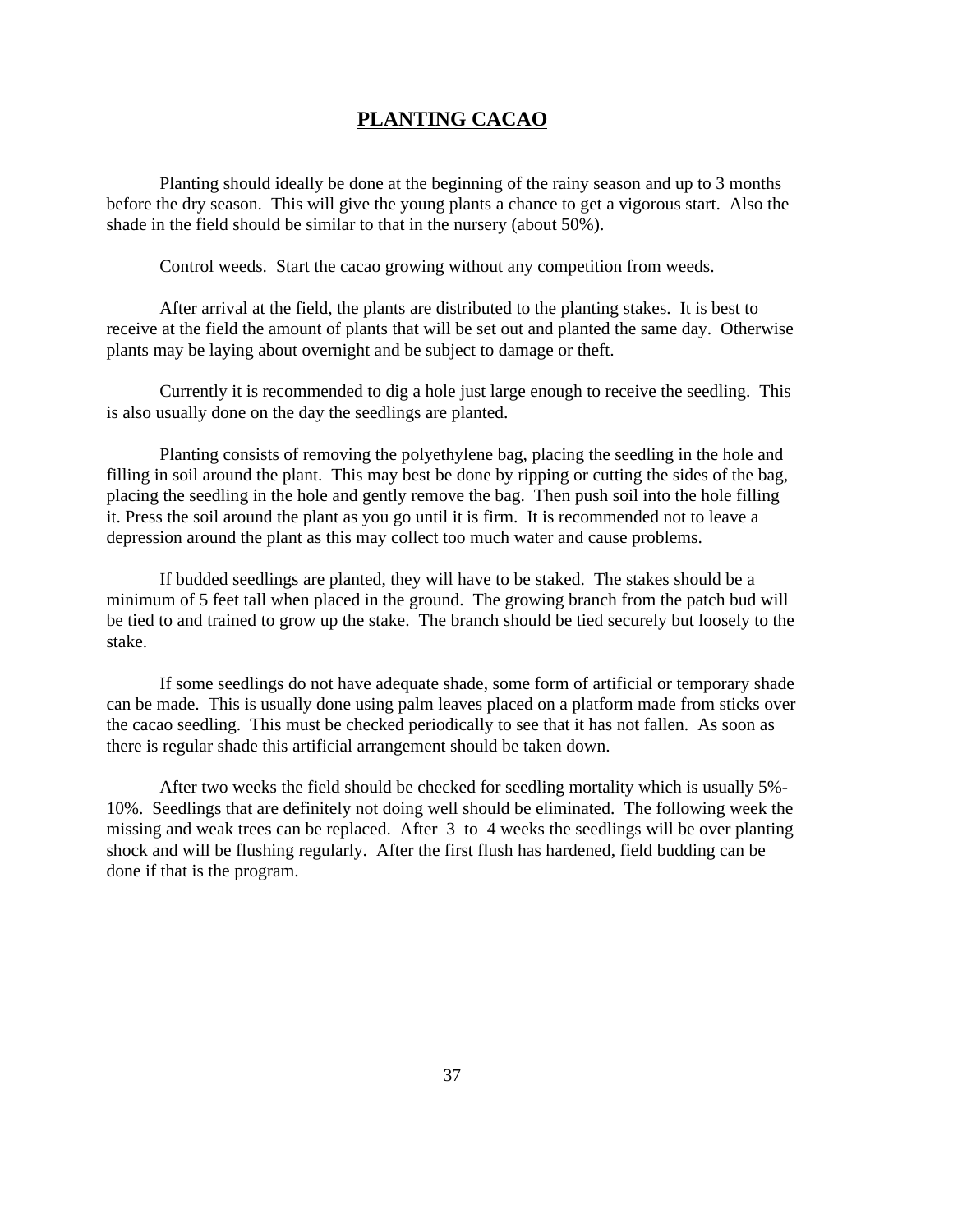#### **FIRST YEAR MAINTENANCE TECHNICAL SHEET**

**1. Weed Control:** It is in the first year after establishment that weeds can cause the greatest damage to cacao. Their control is necessary if satisfactory growth is to be encouraged and maintained.

For the first 6 months, a circle 3 feet in diameter must be kept clean around each cacao plant. This should be done with a hoe except for the area right up against the stem. Cleaning by the stem should be done by hand pulling of the weeds. The areas between rows can be cut using a machete or herbicides. Care must be used to avoid herbicide contact with the cacao. The use of shields is recommended. When bark on the seedlings turns brown at approximately 6 months after planting, then herbicides can be used around the cacao seedlings, but avoid contact with green tissue. Herbicides that can be used during the first year are paraquat and glyphosate.

The number of times these measures will be needed will depend on the amount of shade and weed vigor.

Mulching may be practical in some areas. Clear a circle (2 - 3 feet across) around each seedling and remove all weeds. Cover this area with mulch until one foot thick. Leave a clear space around the stem to help avoid pests and disease. Additional mulch must be added every 2 to 3 months.

**2. Fertilizing:** Young cacao should be fertilized by hand and by tree. Two weeks after planting, two ounces of a nitrogen fertilizer may be applied per seedling. One month after planting, start applying a complete fertilizer at the rate of 2 ounces per plant. This complete fertilizer should reflect the findings of a soil analysis. Make 4 fertilizer applications the first year of 2 ounces per application per plant. Apply the fertilizer in a ring around the seedling at a distance of between 4 inches to 2 feet from the main stem of the seedling. Make sure there are no weeds present prior to applying fertilizer. Weeds will use the fertilizer before the cacao can.

**3. Pest Control:** The chief pests during the first year will probably be leaf cutting ants, pinhole borer or ambrosia beetles, longhorn beetles, and possibly thrips.

**a. Leaf cutting ants** (i.e., *Atta cepholates*) will defoliate young trees and seedlings. They cut and carry off roundish pieces of leaf to their nests. On these leaf pieces they raise a fungus which they eat. They can defoliate a seedling leaving only the principal leaf vein on the seedling.

**b. Pinhole borers**, also called ambrosia beetles (*Xyleborus* sp.), can kill young seedlings. The larvae bore into the young stems making very tiny holes. If the leaves of seedlings suddenly dry up, check for small holes on the stem. They seem to attack primarily when the seedlings are under stress, i.e. dry season. When the seedlings are actively growing they have more resistance.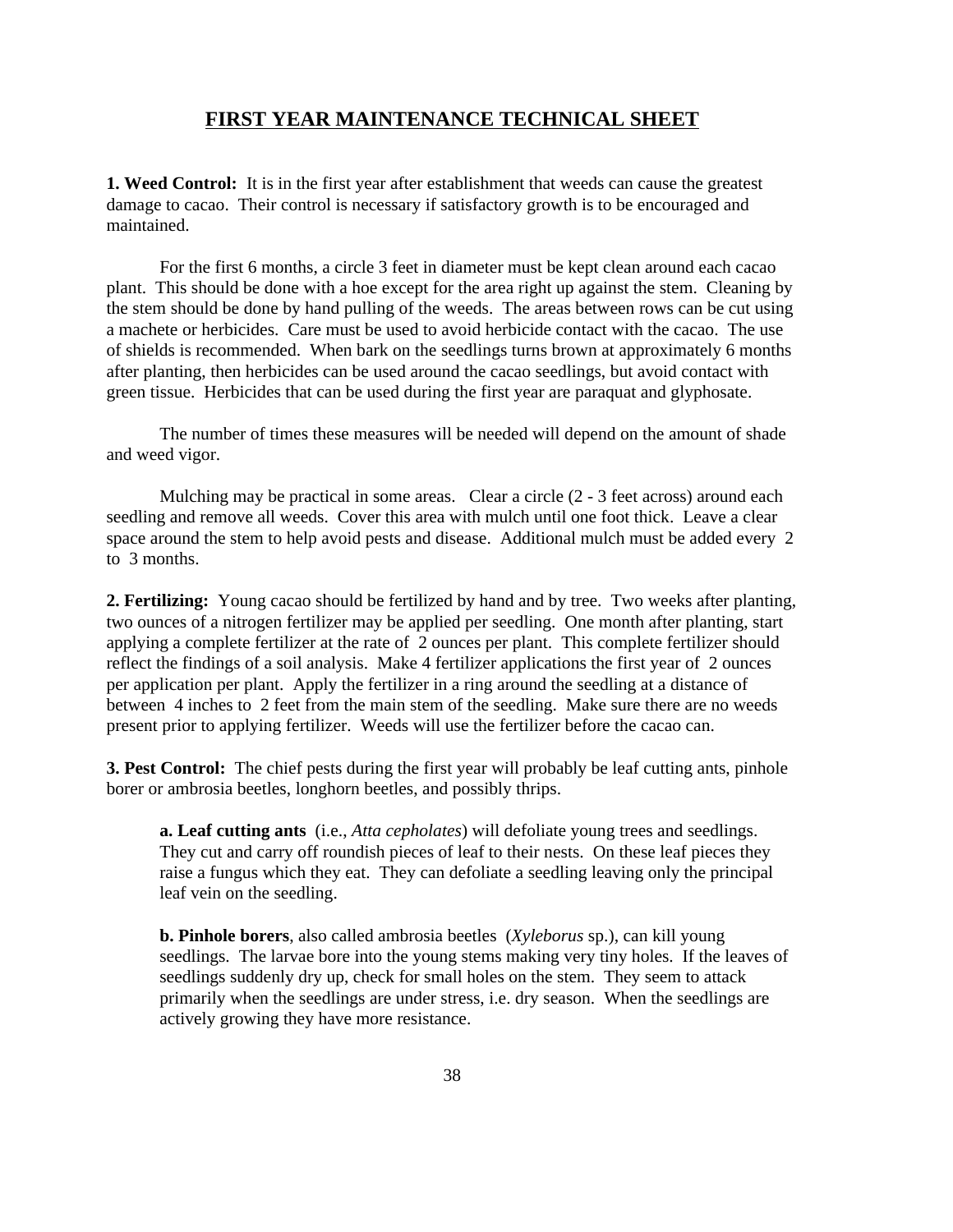**c. Stem borers** (Cerambycidae) may be a problem in the first year. The larvae eat the underside of the bark and may ring the stem or destroy the growing point.

**d. Thrips** (*Selenothrips rubrocinctus*) when numerous can cause defoliation. When you note the leaves with numerous necrotic areas, look to see if there are thrips present. They will occur in areas with insufficient shade. Correct the shade and if the area under attack is large, spray Sevin® or Malathion® with 3 sprays at 15 - 20 day intervals. Chemical control is as follows:

| <b>Sevin®</b>              | 400cc/100 liters of water |
|----------------------------|---------------------------|
| Malathion <sup>®</sup> 50E | 400cc/100 liters of water |

**e. Caterpillars** may appear at various times. If the areas under attack are large enough to justify spraying apply Sevin® (see **d** above) or Dipterex®. One or two sprays will probably be enough.

**f.** Various species of **Monalonion** constitute pests of primary importance in Central America. They are agile, of a delicate appearance and 10 mm in length when adult. Generally the head, wings and at times the feet are dark with the thorax and abdomen of various shades of red to yellow mixed with black.

The nymphs and adults prefer the tender or mature pods but also affect the tender branches causing damage. When they feed they inject saliva that causes the formation of bubbles around the suction area which changes into necrotic lesions. If the attack is intense, the branches dry up and the leaves fall resulting in the condition known as "dieback". They can cause withering of small pods, or the deformation of pods that reach maturity. The attack to large fruits in general does not seem to affect yield.

The population apparently fluctuates during periods of various years, and the local buds are affected by the climate and shade. Under good conditions of shade, there is less danger of harsh attacks.

Monalonion can be controlled with Malthion® and Metasystox®. Spray during periods of flushing and cover the total plantation. Good shade control will limit damage.

**4. Disease Control:** The chief diseases in the first year will probably be *Phytophthora* and Anthracnose (*Colletotricium gloeosporioides*).

**a. Phytophthora** in young cacao is characterized by the appearance on the leaf of dark brown or black irregular spots which grow and move through the veins. These soon turn brown and then black. There is a V-shaped dead spot formed and the large veins turn black. The disease may also start on the stem as black spots and grow up the stem into the leaves. *Phytophthora* will stunt or kill seedlings. Spray copper fungicides at ½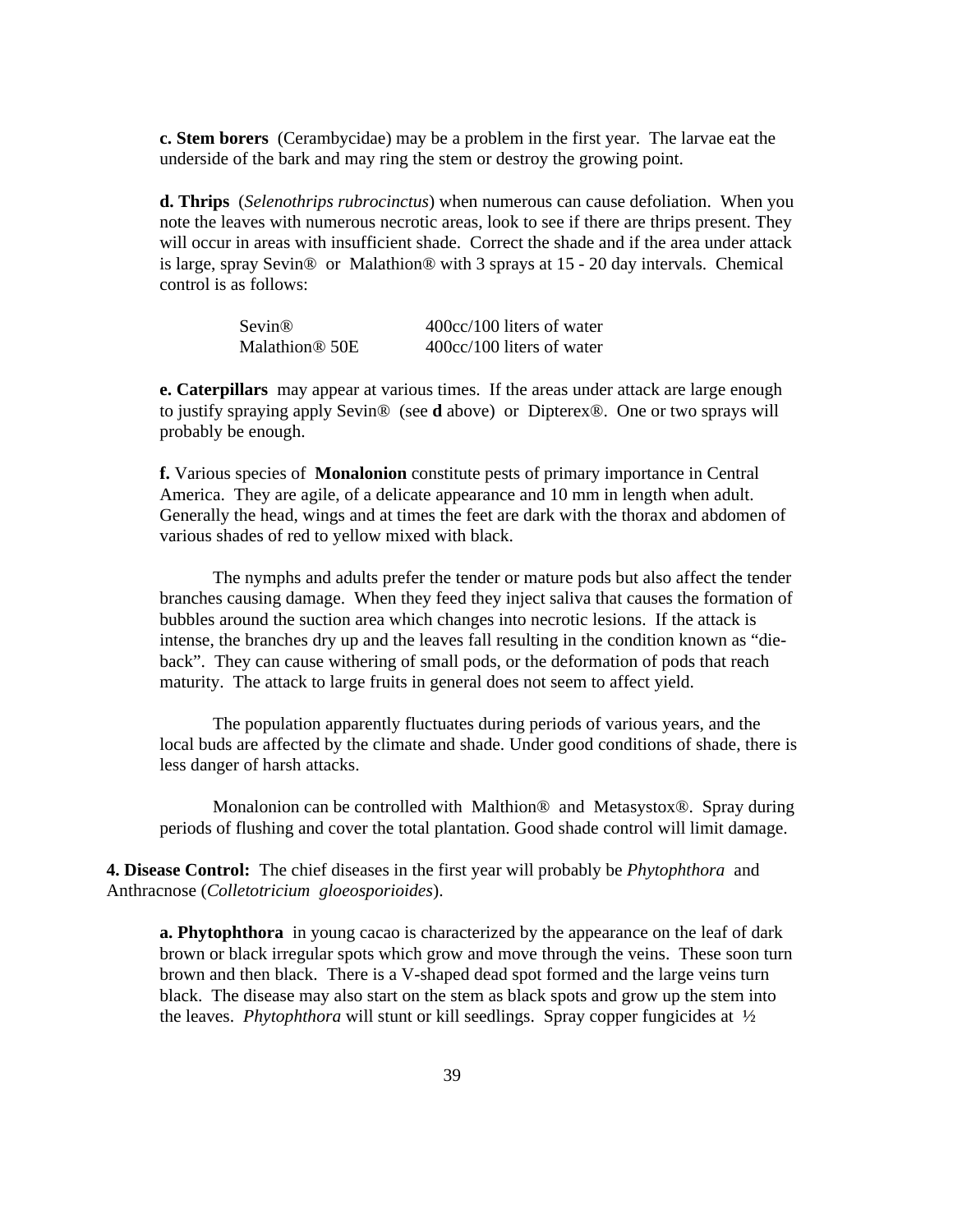oz./gal. water plus ½ teaspoon of a sticker (i.e. Triton® x-7, Agral® 0.5%). Spraying may be needed at 2 to 3 week intervals during the wet months.

**b. Anthracnose** first appears as yellowish green patches on the leaf. These soon change to sunken spots with yellow borders as they get older. The spots will grow together and the leaf will turn brown. The disease can cause complete defoliation and can attack stems. This disease can kill small seedlings. Spraying every 2 to 3 weeks with Dithane® M-45 plus sticker will give control.

If both diseases are present you may combine copper and Dithane® M-45 and spray every 2 to 3 weeks.

**c. Pink disease:** This disease (*Corticium salmonicolor*) attacks a wide range of hosts. The fungus attacks cacao trees growing under very humid conditions. Twigs and small branches become covered with a thin white mycelium which turns pink and on which the spores are formed. The branches are defoliated and killed, but it is rare for the damage to extend beyond the loss of a few branches.

Attacks are dealt with by removing the affected branches well back from the point of apparent external damage. Incidence or infection may be reduced by improving the drainage in the plantation and adjusting the canopy of the cacao and shade trees to admit more light. Bordeaux mixture, applied preferably during the dry season, will usually control the disease. Copper sprays are also used as for *Phytophthora* (**a**) above.

**d. Thread Blights:** Several species of fungi cause thread blight, a disease which affects many plants in the tropics. In the West Indies, Brazil, New Guinea, New Hebrides, and Belize, *Corticium* species cause thread blights.

In attacks by these fungi, the creamy-white mycelium can be clearly seen as it runs along the twigs and sends out branches to the leaves, over the backs of which it spreads in numerous fine threads. The leaves are killed, turn a dark brown color, and remain suspended from the twigs by a thread of mycelium. The damage does not normally extend beyond the killing of leaves and small branches.

The incidence of the disease is worst in damp places in the wet season, and it normally spreads by contact. It is controlled by removing the infected parts and by copper sprays. Where it occurs frequently, the humidity should be reduced by decreasing the shade or pruning the trees.

**5. Pruning and Thinning:** For seedlings, the first year pruning will be limited to chupons. This should be done at monthly intervals and can be done with a sharp knife, or the chupons can rubbed off with the hand. If double stems are forming one should be eliminated. This is all that should be done until the jorquette forms around the 10th to the 15th month. The jorquette

should form at 4 to 6 feet. If it forms too low, a chupon should be allowed to grow up and